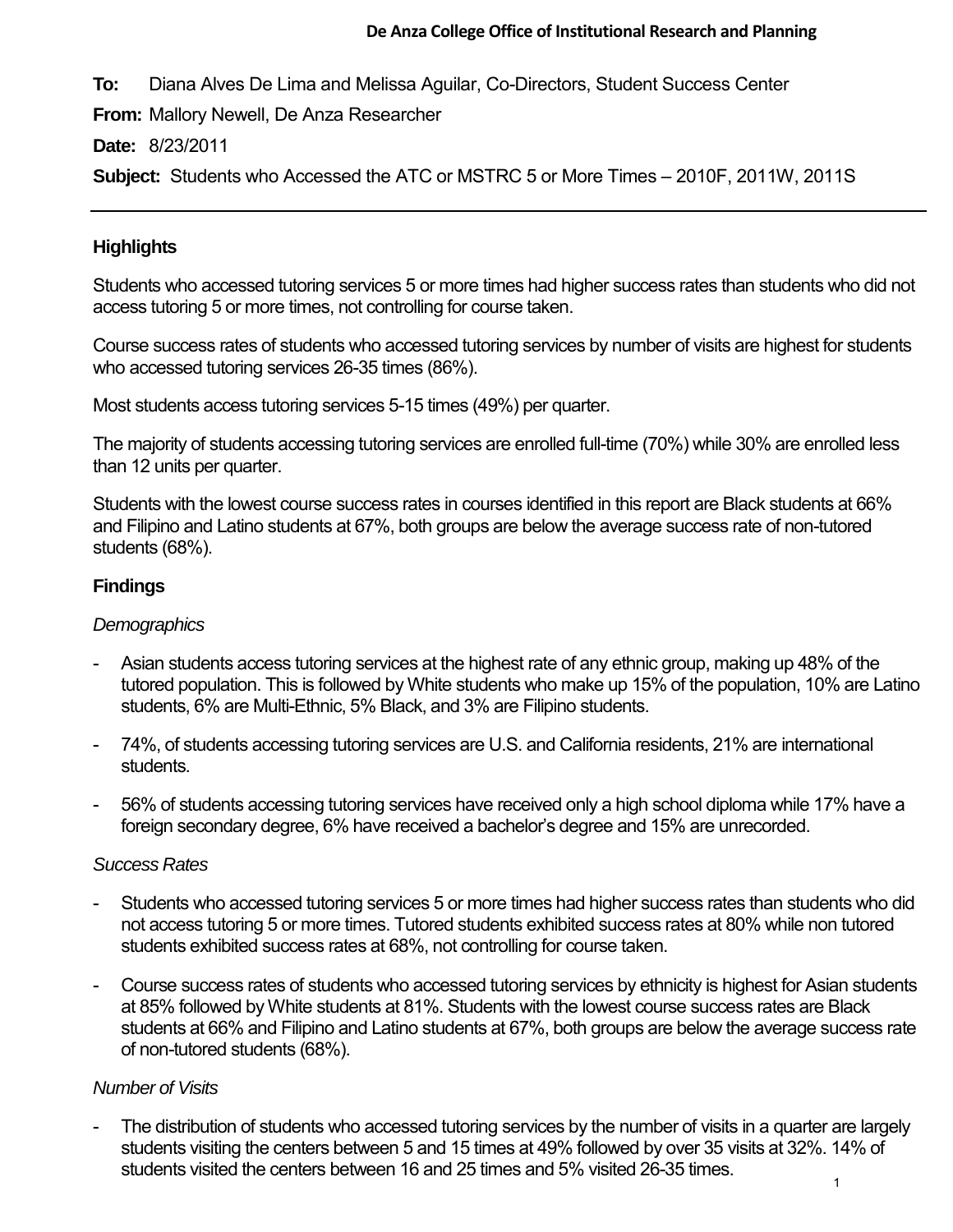- Course success rates of students who accessed tutoring services by number of visits are highest for students who accessed tutoring services 26-35 times (86%), about 2-3 times per week per quarter. Students who accessed tutoring services 16-25 times and over 35 times per quarter had success rates of 80%. Students who accessed tutoring services 5-15 times per quarter, or less than once a week, had success rates of 78%.

#### **Methodology**

A file of students who accessed the Students Success Center (SCC), at either the Applied Technology Center (ATC) or the Math, Science, Technology Resource Center (MSTRC) 5 or more times per quarter (fall, winter, spring of 2010-11) was provided to the Research Office. The file contained 2,582 unduplicated students. The file of students who accessed the SCC was joined to the enrollment table to determine course success rates in courses which tutoring services are offered at the SCC.

Courses tracked were identified by individuals that work in the SCC, the courses include:

ACCT1A-1B BIOL6A CHEM1A-1B ECON1-2 ESL5, ESL200-274 EWRT1A, EWRT200-274 FREN1-2 GERM1-2 JAPN1-2 MAND1-2 MATH1A-1C, MATH10-12, MATH41, MATH43, MATH52, MATH 114, MATH 210-12 PHYS4A-4B POLI1-2 READ200-211 SPAN1-2

This resulted in 522 students in fall, 839 students in the winter and 927 students in the spring for a total of 2,288 students over the three terms. Success rates were calculated in each identified course. Success is defined as A, B, C, P; non success is D, F, NP, I; and withdraw is W. Success rates of students who accessed tutoring services 5 or more times were compared to students in the same course in the same term that did not access tutoring services 5 or more times.

### **The attached files include:**

- Demographical information of students accessing tutoring services: ethnicity, residency status, enrollment status, education level and educational goal

- Course success rates of tutored students compared to all other students by term
- Course success rates of tutored students by ethnicity
- Distribution of students accessing tutoring services by number of visits in each term
- Course success rates of students accessing tutoring services by number of visits and term
- Course success rates by course and term of students accessing tutoring services compared to all other students
- Course success rates of students accessing tutoring services by number of visits, 5-15 times
- Course success rates of students accessing tutoring services by number of visits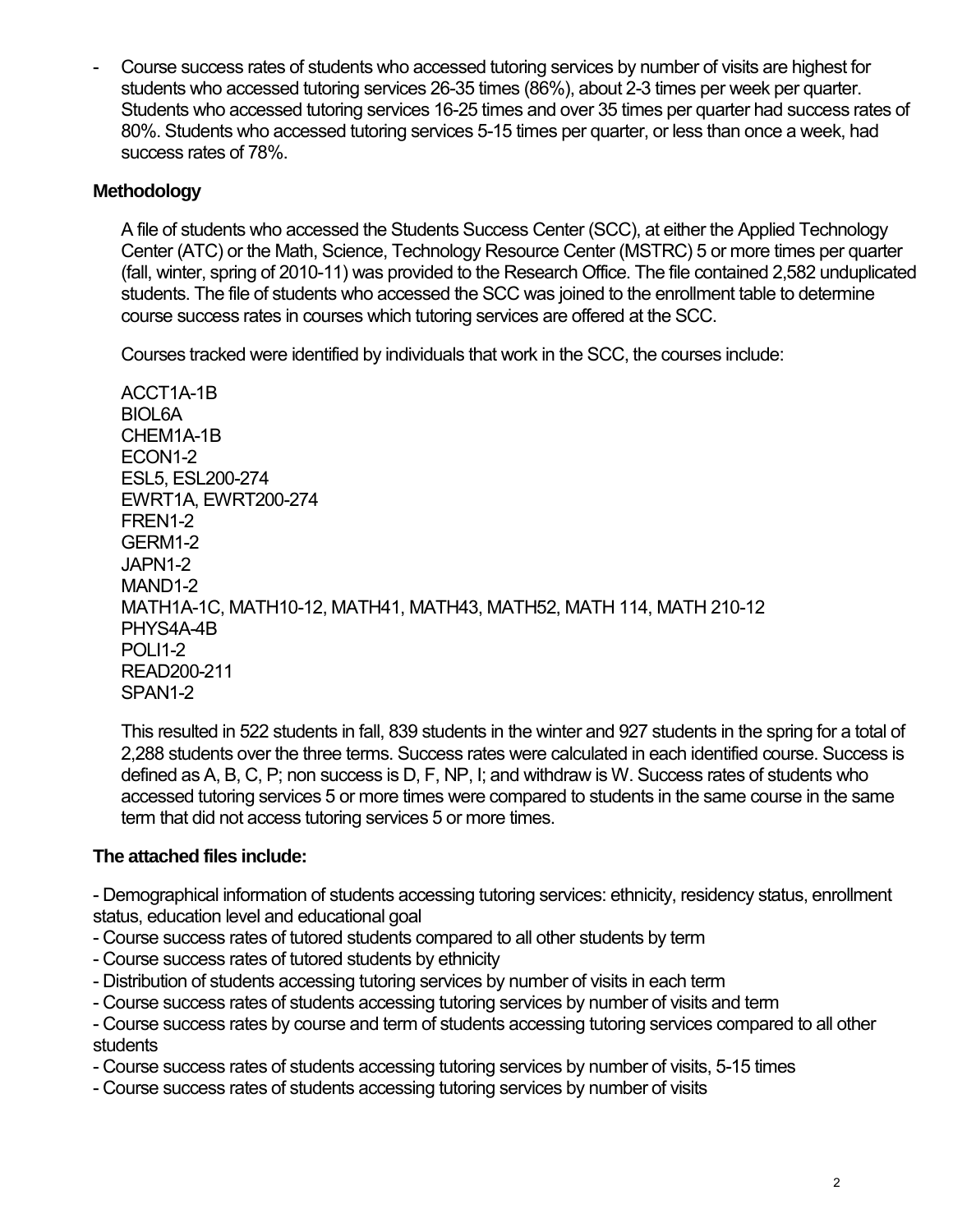| DY LUITTICITY    |                   |         |     |                     |     |                     |       |         |
|------------------|-------------------|---------|-----|---------------------|-----|---------------------|-------|---------|
|                  | 2010 Fall De Anza |         |     | 2011 Winter De Anza |     | 2011 Spring De Anza |       | Total   |
|                  | HC                | Percent | HC  | Percent             | HC  | Percent             | HC    | Percent |
| Asian            | 215               | 44%     | 369 | 49%                 | 382 | 49%                 | 966   | 48%     |
| <b>Black</b>     | 24                | 4%      | 43  | 6%                  | 50  | 5%                  | 117   | 5%      |
| Filipino         | 12                | 2%      | 28  | 3%                  | 38  | 3%                  | 78    | 3%      |
| Latino           | 58                | 9%      | 98  | 10%                 | 103 | 10%                 | 259   | 10%     |
| Multi-Ethnic     | 38                | 7%      | 42  | 4%                  | 75  | 7%                  | 155   | 6%      |
| Native American  | 4                 | 1%      | 4   | 0%                  |     |                     | 8     | 0%      |
| Pacific Islander | 3                 | 1%      | 3   | 0%                  | 6   | 0%                  | 12    | 0%      |
| White            | 90                | 16%     | 144 | 14%                 | 156 | 14%                 | 390   | 15%     |
| Unreported       | 78                | 17%     | 108 | 14%                 | 117 | 12%                 | 303   | 14%     |
| Total            | 522               | 100%    | 839 | 100%                | 927 | 100%                | 2,288 | 100%    |

### By Ethnicity

## By Residency Status

|                              |     | 2010 Fall De Anza |     | 2011 Winter De Anza 2011 Spring De Anza |     | Total   |       |         |
|------------------------------|-----|-------------------|-----|-----------------------------------------|-----|---------|-------|---------|
|                              | НC  | Percent           | НC  | Percent                                 | НC  | Percent | НC    | Percent |
| Resident                     | 421 | 77%               | 665 | 73%                                     | 742 | 74%     | 1,828 | 74%     |
| US resident, non-CA resident | 10  | 2%                | 10  | 2%                                      | 9   | 1%      | 29    | 2%      |
| AB540-Non-Resid Tuit Exmpt   | 12  | 2%                | 15  | 1%                                      | 19  | 2%      | 46    | 2%      |
| Non-Resident                 |     | 1%                | 9   | 1%                                      | 9   | 1%      | 25    | 1%      |
| Non-Resident, International  | 72  | 18%               | 140 | 23%                                     | 148 | 22%     | 360   | 21%     |
| Total                        | 522 | 100%              | 839 | 100%                                    | 927 | 100%    | 2.288 | 100%    |

## By Enrollment Status

|                     |     | 2010 Fall De Anza |     |         |     | 2011 Winter De Anza 2011 Spring De Anza | Total |         |
|---------------------|-----|-------------------|-----|---------|-----|-----------------------------------------|-------|---------|
|                     | НC  | Percent           | НC  | Percent | HC. | Percent                                 | НC    | Percent |
| Full-time           | 339 | 73%               | 531 | 70%     | 569 | 68%                                     | 1.439 | 70%     |
| Less than full-time | 183 | 27%               | 308 | 30%     | 358 | 32%                                     | 849   | 30%     |
| Total               | 522 | 100%              | 839 | 100%    | 927 | 100%                                    | 2.288 | 100%    |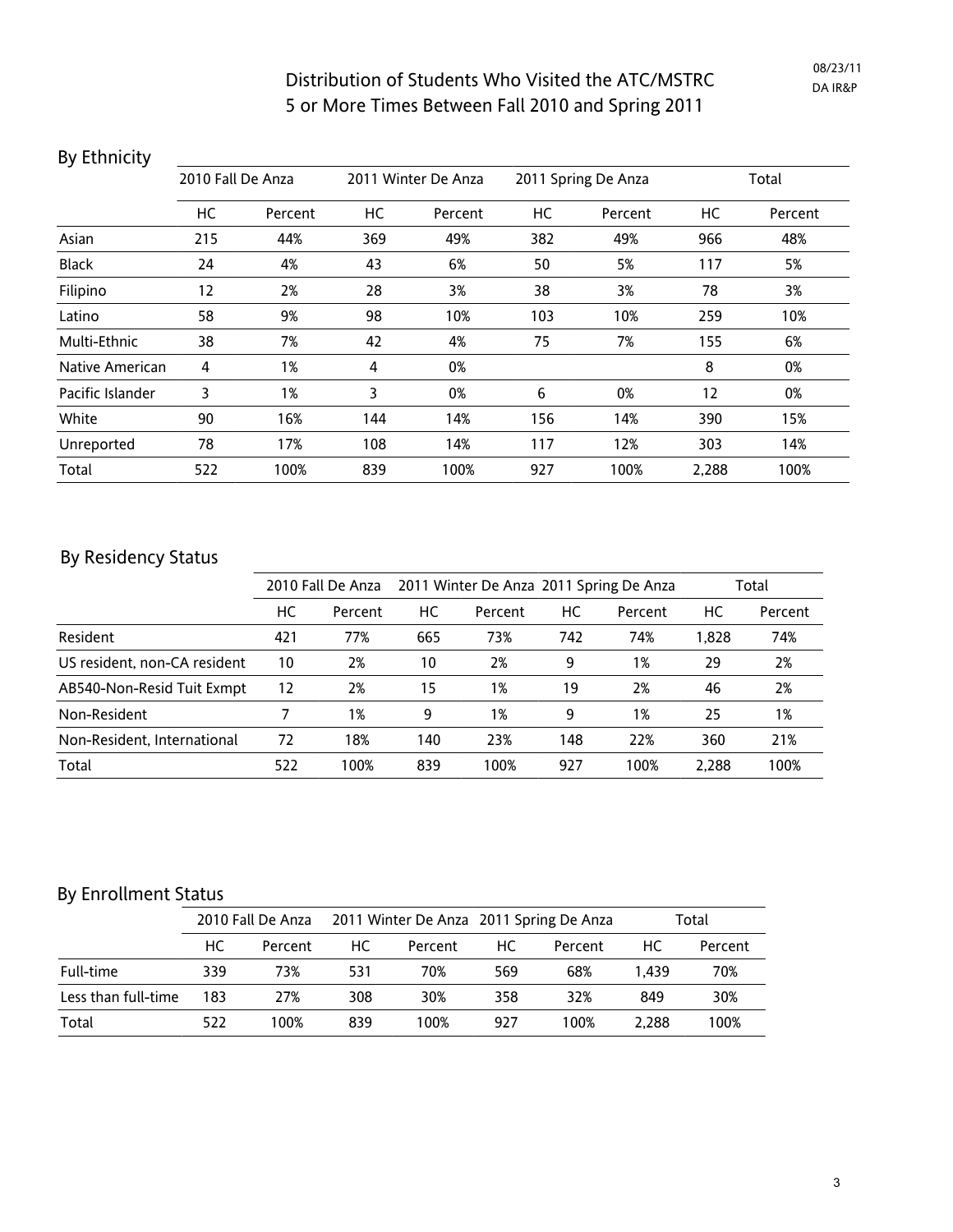# By Education Level

|                       |     | 2010 Fall De Anza |     | 2011 Winter De Anza 2011 Spring De Anza |     | Total   |       |         |
|-----------------------|-----|-------------------|-----|-----------------------------------------|-----|---------|-------|---------|
|                       | НC  | Percent           | НC  | Percent                                 | НC  | Percent | НC    | Percent |
| Recieved BA Degree    | 32  | 6%                | 53  | 7%                                      | 50  | 6%      | 135   | 6%      |
| Received an AA Degree | 12  | 2%                | 19  | 2%                                      | 16  | 2%      | 47    | 2%      |
| High School Diploma   | 321 | 58%               | 484 | 53%                                     | 587 | 58%     | 1.392 | 56%     |
| GED/Equivalency       | 24  | 3%                | 38  | 4%                                      | 44  | 4%      | 106   | 4%      |
| Foreign Degree        | 70  | 16%               | 117 | 16%                                     | 123 | 18%     | 310   | 17%     |
| Unrecorded            | 63  | 15%               | 128 | 18%                                     | 107 | 13%     | 298   | 15%     |
| Total                 | 522 | 100%              | 839 | 100%                                    | 927 | 100%    | 2,288 | 100%    |

| <b>Educational Goal</b>          |     |                   |              |                     |     |                     |                |         |
|----------------------------------|-----|-------------------|--------------|---------------------|-----|---------------------|----------------|---------|
|                                  |     | 2010 Fall De Anza |              | 2011 Winter De Anza |     | 2011 Spring De Anza |                | Total   |
|                                  | НC  | Percent           | HC           | Percent             | НC  | Percent             | НC             | Percent |
| Obtain AA, transfer to 4-yr      | 244 | 44%               | 386          | 45%                 | 431 | 45%                 | 1,061          | 45%     |
| Obtain a 2-year vocational deg   | 8   | 1%                | 8            | 1%                  | 3   | 0%                  | 19             | 1%      |
| Obtain a 2-yr AA/AS w/o transfer | 38  | 8%                | 56           | 7%                  | 57  | 6%                  | 151            | 7%      |
| Transfer to a 4-year w/o AA      | 153 | 33%               | 259          | 33%                 | 302 | 35%                 | 714            | 34%     |
| Earn a vocational certificate    | 5   | 1%                | 8            | 1%                  | 10  | 1%                  | 23             | 1%      |
| 4-yr student taking 4yr reqs     | 7   | 1%                | 14           | 1%                  | 12  | 1%                  | 33             | 1%      |
| Advance in current job/career    | 1   | 0%                | 1            | 0%                  | 2   | 0%                  | 4              | 0%      |
| Complete high school credits     | 3   | 1%                | 3            | 0%                  | 4   | 0%                  | 10             | 0%      |
| <b>Educational development</b>   | 5.  | 1%                | 8            | 1%                  | 8   | 1%                  | 21             | 1%      |
| Formulate career plans, goals    | 3   | 0%                | 7            | 0%                  | 8   | 1%                  | 18             | 1%      |
| Improve Basic Skills             | 8   | 2%                | 9            | 1%                  | 9   | 1%                  | 26             | 1%      |
| Maintain certificate/license     | 1   | 0%                | 5            | 0%                  | 6   | 0%                  | 12             | 0%      |
| Move from NC to Credit course    |     |                   | $\mathbf{1}$ | 0%                  | 1   | 0%                  | $\overline{2}$ | 0%      |
| Prepare for a new career         | 12  | 2%                | 11           | 1%                  | 9   | 1%                  | 32             | 1%      |
| Undecided on goal                | 33  | 6%                | 54           | 6%                  | 59  | 7%                  | 146            | 6%      |
| Unrecorded                       | 1   | 0%                | 9            | 1%                  | 6   | 0%                  | 16             | 1%      |
| Total                            | 522 | 100%              | 839          | 100%                | 927 | 100%                | 2,288          | 100%    |
|                                  |     |                   |              |                     |     |                     |                |         |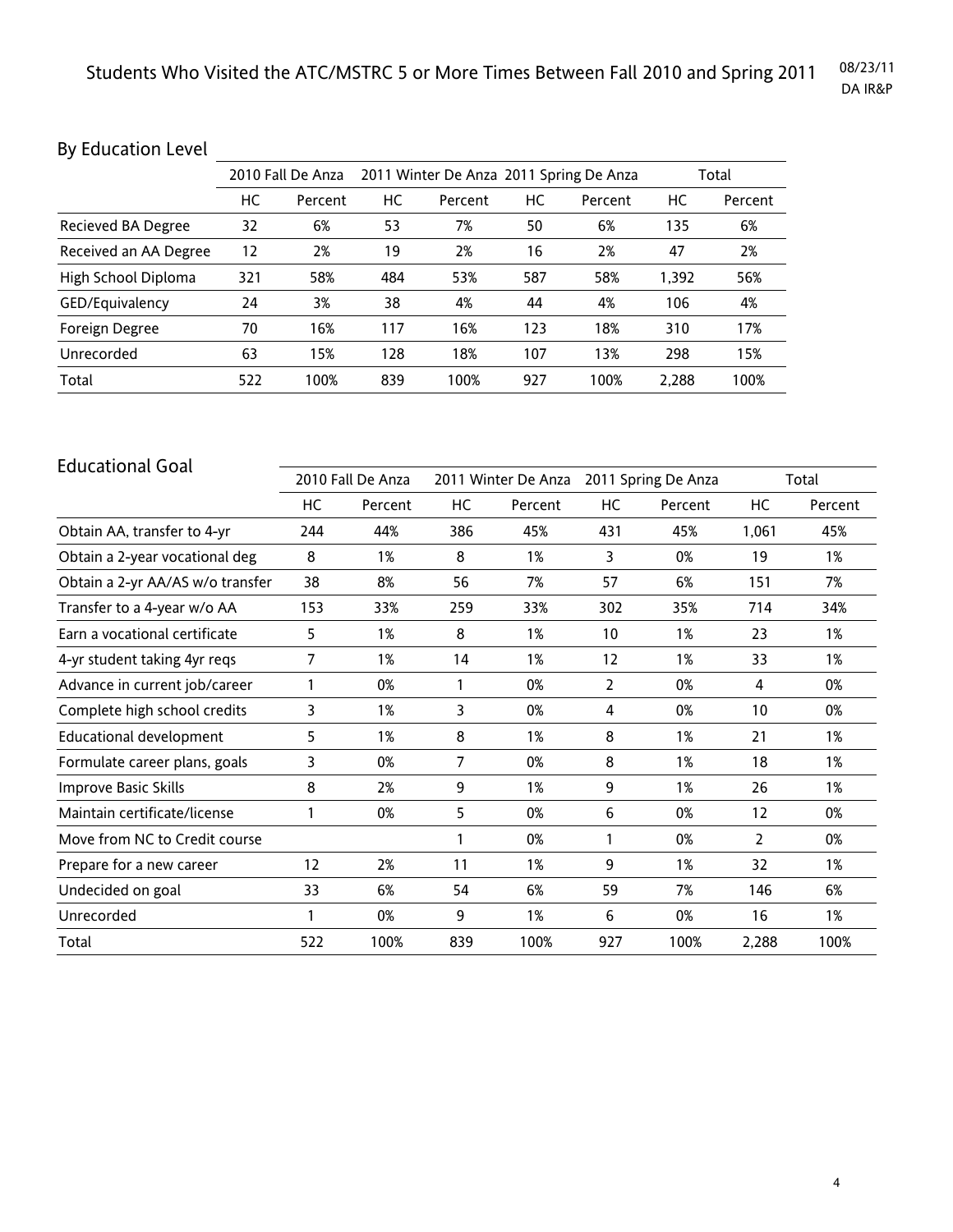# Distribution and Success of Students who Accessed Tutoring Services by Ethnicity, Fall 2010 ‐ Spring 2011



Note: Area of the bubble corresponds to the relative number of students in the total student population by ethnicity.

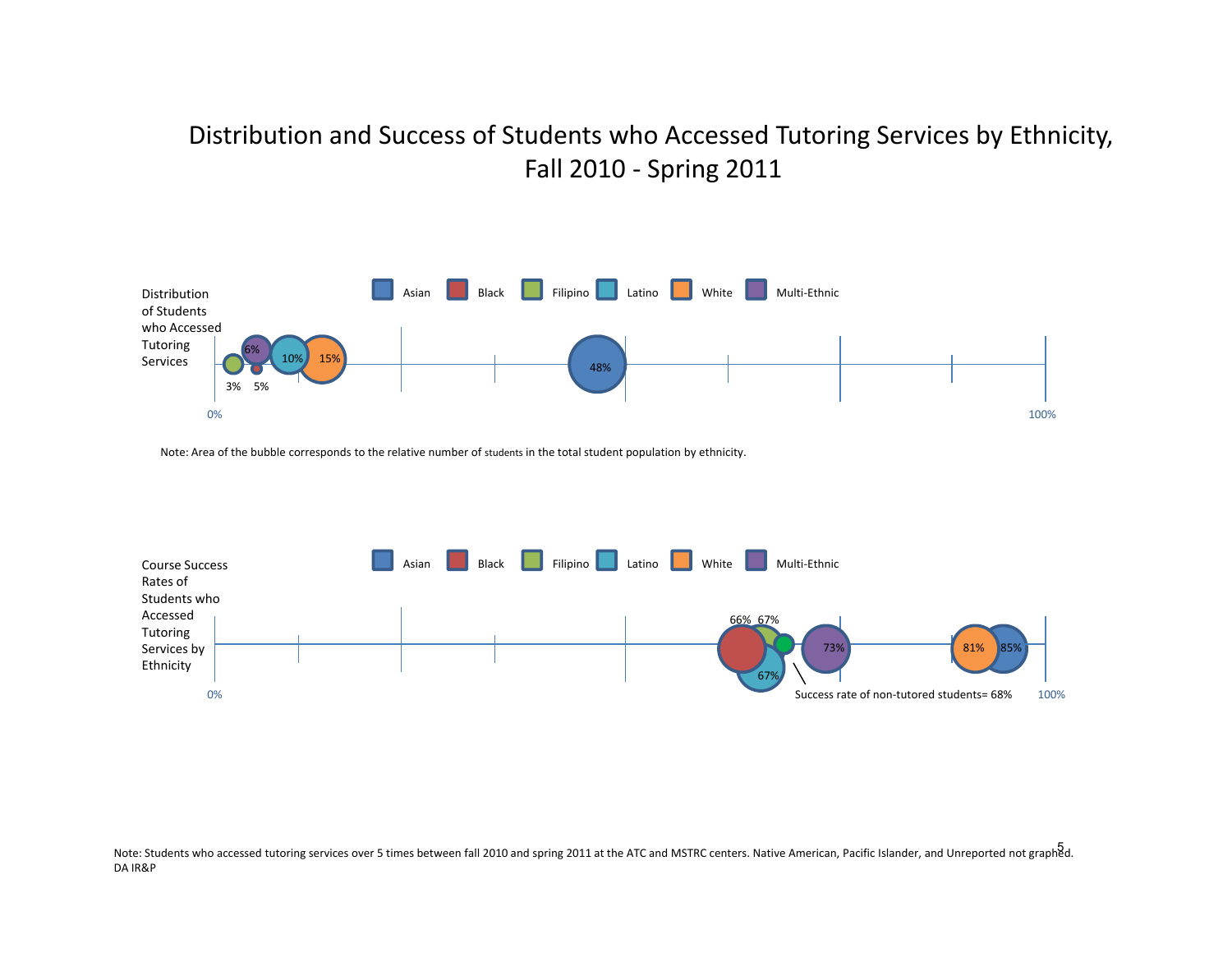|                  |            |        | <b>Success</b> |        | <b>Non Success</b> |        | Withdrawl | Total  |         |
|------------------|------------|--------|----------------|--------|--------------------|--------|-----------|--------|---------|
|                  |            | Grades | Percent        | Grades | Percent            | Grades | Percent   | Grades | Percent |
| <b>2010 Fall</b> | Tutored    | 721    | 80%            | 128    | 14%                | 57     | 6%        | 906    | 100%    |
| De Anza          | All Others | 10.470 | 69%            | 2.685  | 18%                | 2.121  | 14%       | 15.276 | 100%    |
| 2011             | Tutored    | 1.181  | 79%            | 188    | 13%                | 118    | 8%        | 1.487  | 100%    |
| Winter           | All Others | 8.947  | 68%            | 2.215  | 17%                | 1.918  | 15%       | 13,080 | 100%    |
| 2011<br>Spring   | Tutored    | 1.278  | 80%            | 219    | 14%                | 110    | 7%        | 1.607  | 100%    |
|                  | All Others | 8.075  | 67%            | 2.191  | 18%                | 1,860  | 15%       | 12.126 | 100%    |

## Course Success Rates of Students who Accessed Tutoring Services Compared to All Others

Success = A, B, C, D, P; Non Success = D, F, NP, I; Withdrawl = W

| Course Success Rates of Students who Accessed Tutoring Services by Ethnicity |  |
|------------------------------------------------------------------------------|--|
|------------------------------------------------------------------------------|--|

|                  |       | Success |     | <b>Non Success</b> |     | Withdrawl |       | Total   |
|------------------|-------|---------|-----|--------------------|-----|-----------|-------|---------|
|                  | HC    | Percent | НC  | Percent            | НC  | Percent   | HC    | Percent |
| Asian            | 1,624 | 85%     | 173 | 9%                 | 118 | 6%        | 1,915 | 100%    |
| <b>Black</b>     | 130   | 66%     | 42  | 21%                | 26  | 13%       | 198   | 100%    |
| Filipino         | 74    | 67%     | 31  | 28%                | 5   | 5%        | 110   | 100%    |
| Latino           | 258   | 67%     | 83  | 22%                | 43  | 11%       | 384   | 100%    |
| Multi-Ethnic     | 167   | 73%     | 46  | 20%                | 17  | 7%        | 230   | 100%    |
| Native American  | 11    | 79%     | 3   | 21%                |     |           | 14    | 100%    |
| Pacific Islander | 9     | 56%     | 4   | 25%                | 3   | 19%       | 16    | 100%    |
| White            | 471   | 81%     | 79  | 14%                | 32  | 5%        | 582   | 100%    |
| Unreported       | 436   | 79%     | 74  | 13%                | 41  | 7%        | 551   | 100%    |
| Total            | 3,180 | 80%     | 535 | 13%                | 285 | 7%        | 4,000 | 100%    |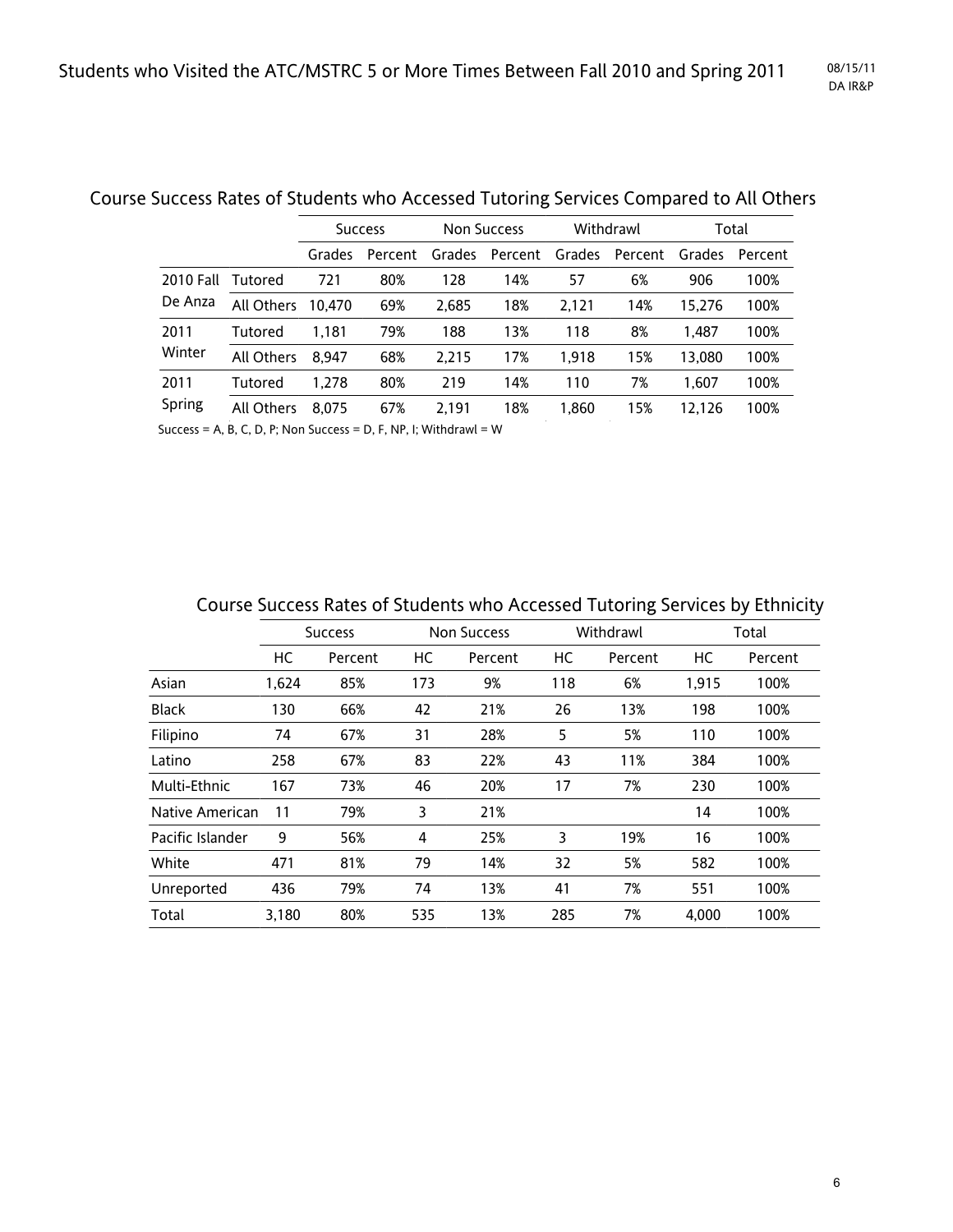|           |                   |         | Distribution of Students who Accessed Tutoring Services by Number of Visits |         |                     |         |          |         |  |
|-----------|-------------------|---------|-----------------------------------------------------------------------------|---------|---------------------|---------|----------|---------|--|
|           | 2010 Fall De Anza |         | 2011 Winter De Anza                                                         |         | 2011 Spring De Anza |         | Total    |         |  |
|           | Students          | Percent | <b>Students</b>                                                             | Percent | <b>Students</b>     | Percent | Students | Percent |  |
| $5 - 15$  | 277               | 52%     | 411                                                                         | 48%     | 455                 | 48%     | 1.143    | 49%     |  |
| $16 - 25$ | 55                | 10%     | 142                                                                         | 16%     | 148                 | 15%     | 345      | 14%     |  |
| $26 - 35$ | 12                | 2%      | 40                                                                          | 5%      | 56                  | 6%      | 108      | 5%      |  |
| Over 35   | 187               | 36%     | 264                                                                         | 32%     | 289                 | 31%     | 740      | 32%     |  |
| Total     | 531               | 100%    | 857                                                                         | 100%    | 948                 | 100%    | 2.336    | 100%    |  |

Course Success Rates of Students who Accessed Tutoring Services by Number of Visits

|           |        | <b>Success</b> | <b>Non Success</b> |         |        | Withdrawl | Total  |         |  |
|-----------|--------|----------------|--------------------|---------|--------|-----------|--------|---------|--|
|           | Grades | Percent        | Grades             | Percent | Grades | Percent   | Grades | Percent |  |
| $5 - 15$  | 1.529  | 78%            | 272                | 14%     | 156    | 8%        | 1.957  | 100%    |  |
| $16 - 25$ | 451    | 80%            | 81                 | 14%     | 32     | 6%        | 564    | 100%    |  |
| 26-35     | 160    | 86%            | 18                 | 10%     | 9      | 5%        | 187    | 100%    |  |
| Over 35   | 1.040  | 80%            | 164                | 13%     | 88     | 7%        | 1.292  | 100%    |  |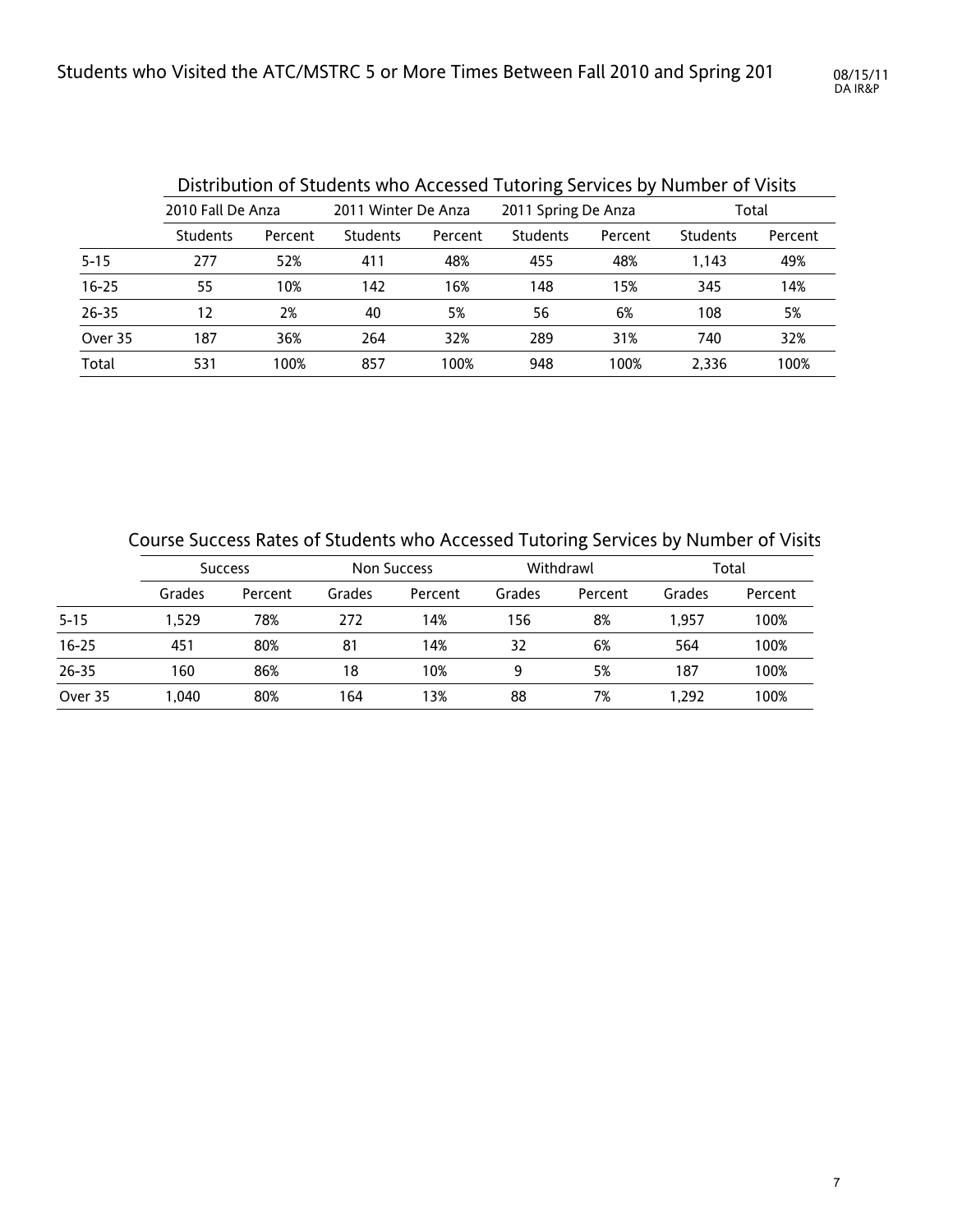# Distribution and Success of Students who Accessed Tutoring Services by Times Tutored, Fall 2010 - Spring 2011

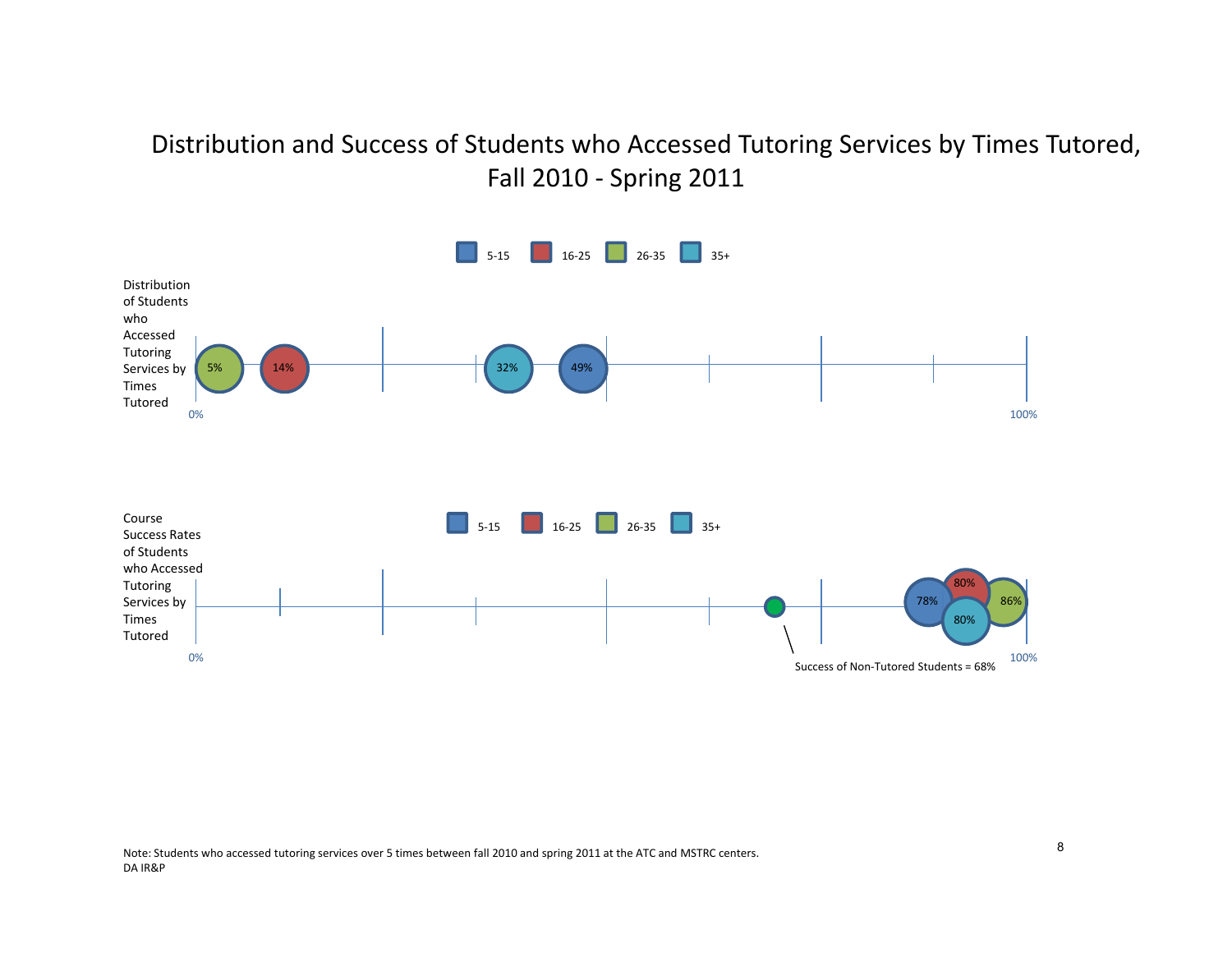# Success Rates of Students who Visited the ATC/MSTRC 5 or More Times Between Fall 2010 and Spring 2011

|                 |            |                   | Success |                | Non Success |                | Withdrawl |              | Total   |
|-----------------|------------|-------------------|---------|----------------|-------------|----------------|-----------|--------------|---------|
|                 |            | Grades            | Percent | Grades         | Percent     | Grades         | Percent   | Grades       | Percent |
| ACCTD001A       | Tutored    | 30                | 94%     | $\overline{2}$ | 6%          |                |           | 32           | 100%    |
|                 | All Others | 571               | 67%     | 150            | 18%         | 133            | 16%       | 854          | 100%    |
| ACCTD001B       | Tutored    | 10                | 83%     | $\mathbf{1}$   | 8%          | $\mathbf{1}$   | 8%        | 12           | 100%    |
|                 | All Others | 271               | 77%     | 36             | 10%         | 45             | 13%       | 352          | 100%    |
| BIOLD006A       | Tutored    | 9                 | 60%     | $\overline{2}$ | 13%         | 4              | 27%       | 15           | 100%    |
|                 | All Others | 126               | 61%     | 49             | 24%         | 32             | 15%       | 207          | 100%    |
| CHEMD001A       | Tutored    | 19                | 79%     | $\mathbf{1}$   | 4%          | 4              | 17%       | 24           | 100%    |
|                 | All Others | 159               | 82%     | 12             | 6%          | 22             | 11%       | 193          | 100%    |
| CHEMD001B       | Tutored    | 9                 | 100%    |                |             |                |           | 9            | 100%    |
|                 | All Others | 67                | 70%     | 13             | 14%         | 16             | 17%       | 96           | 100%    |
| ECOND001.       | Tutored    | 24                | 89%     |                |             | $\mathbf{3}$   | 11%       | 27           | 100%    |
|                 | All Others | 450               | 71%     | 114            | 18%         | 68             | 11%       | 632          | 100%    |
| ECOND002.       | Tutored    | 19                | 83%     | $\mathbf{3}$   | 13%         | $\mathbf{1}$   | 4%        | 23           | 100%    |
|                 | All Others | 383               | 68%     | 105            | 19%         | 73             | 13%       | 561          | 100%    |
| <b>ESLD005.</b> | Tutored    | 9                 | 90%     | $\mathbf{1}$   | 10%         |                |           | 10           | 100%    |
|                 | All Others | 99                | 77%     | 17             | 13%         | 12             | 9%        | 128          | 100%    |
| ESLD200.        | Tutored    | $\overline{7}$    | 88%     |                |             | 1              | 13%       | 8            | 100%    |
|                 | All Others | 11                | 58%     | $\overline{2}$ | 11%         | 6              | 32%       | 19           | 100%    |
| ESLD234.        | Tutored    | $\overline{3}$    | 100%    |                |             |                |           | $\mathbf{3}$ | 100%    |
|                 | All Others | 59                | 86%     | 8              | 12%         | $\overline{2}$ | 3%        | 69           | 100%    |
| ESLD244.        | Tutored    | 10                | 71%     | $\overline{2}$ | 14%         | $\overline{2}$ | 14%       | 14           | 100%    |
|                 | All Others | 95                | 77%     | 17             | 14%         | 12             | 10%       | 124          | 100%    |
| ESLD251.        | Tutored    | 19                | 90%     | $\overline{2}$ | 10%         |                |           | 21           | 100%    |
|                 | All Others | 164               | 85%     | 20             | 10%         | 10             | 5%        | 194          | 100%    |
| ESLD252.        | Tutored    | 19                | 83%     | $\overline{2}$ | 9%          | $\overline{2}$ | 9%        | 23           | 100%    |
|                 | All Others | 157               | 83%     | 17             | 9%          | 16             | 8%        | 190          | 100%    |
| ESLD253.        | Tutored    | 25                | 89%     | $\overline{3}$ | 11%         |                |           | 28           | 100%    |
|                 | All Others | 168               | 78%     | 30             | 14%         | 18             | 8%        | 216          | 100%    |
| ESLD260.        | All Others | 22                | 88%     | $\mathbf{1}$   | 4%          | $\overline{2}$ | 8%        | 25           | 100%    |
| ESLD261.        | Tutored    | 11                | 100%    |                |             |                |           | 11           | 100%    |
|                 | All Others | 136               | 81%     | 16             | 10%         | 15             | 9%        | 167          | 100%    |
| ESLD262.        | Tutored    | $12 \overline{ }$ | 75%     | $\mathbf{1}$   | 6%          | 3              | 19%       | 16           | 100%    |
|                 | All Others | 112               | 71%     | 33             | 21%         | 12             | 8%        | 157          | 100%    |
| ESLD263.        | Tutored    | 9                 | 75%     | $\overline{2}$ | 17%         | $\mathbf{1}$   | 8%        | 12           | 100%    |
|                 | All Others | 122               | 73%     | 29             | 17%         | 15             | 9%        | 166          | 100%    |
| ESLD272.        | Tutored    | $\overline{7}$    | 88%     |                |             | $\mathbf{1}$   | 13%       | 8            | 100%    |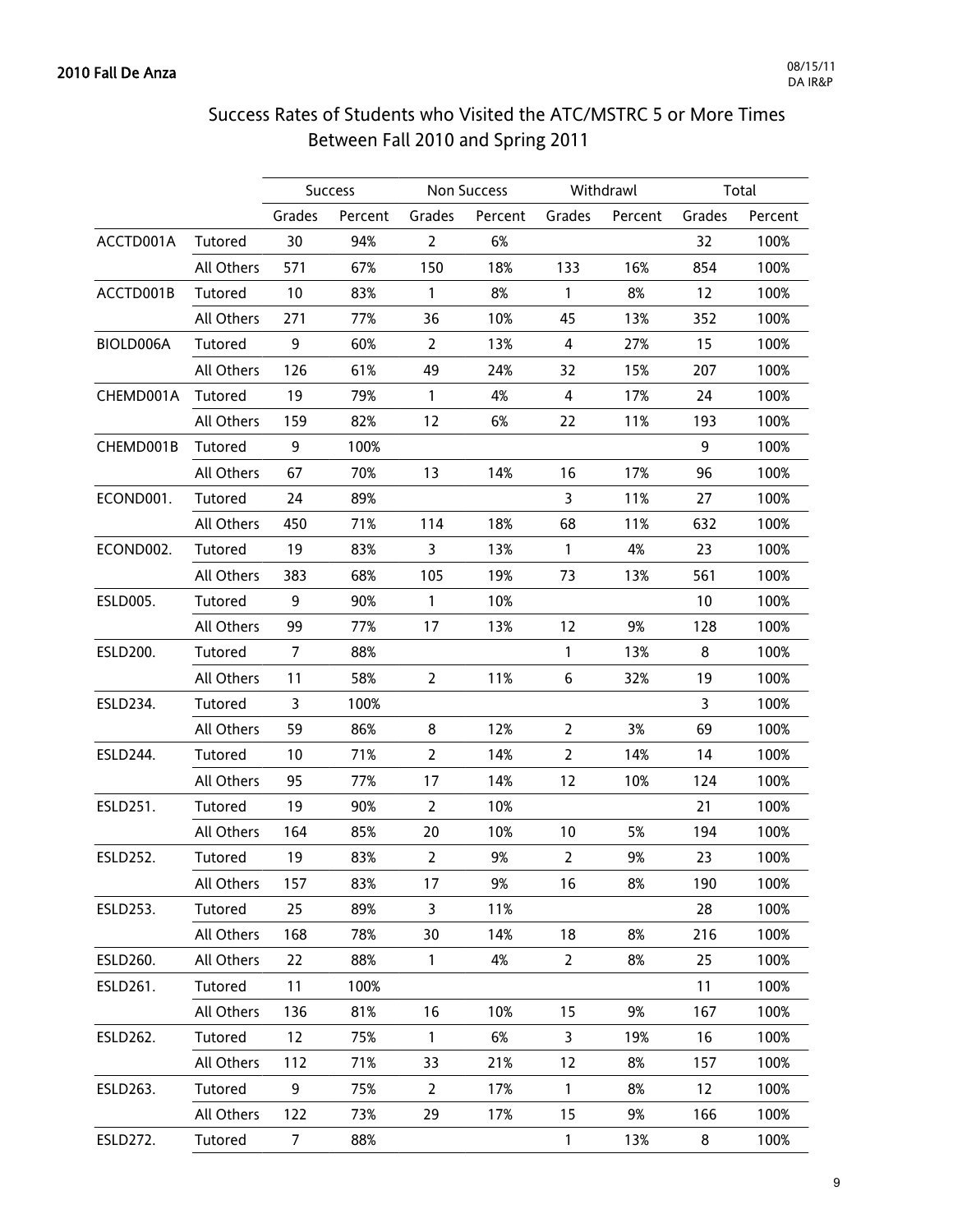|                   |                   |                | <b>Success</b> |                | <b>Non Success</b> |                | Withdrawl |                | Total   |
|-------------------|-------------------|----------------|----------------|----------------|--------------------|----------------|-----------|----------------|---------|
|                   |                   | Grades         | Percent        | Grades         | Percent            | Grades         | Percent   | Grades         | Percent |
|                   | All Others        | 121            | 80%            | 14             | 9%                 | 16             | 11%       | 151            | 100%    |
| <b>ESLD273.</b>   | Tutored           | 10             | 83%            | $\overline{2}$ | 17%                |                |           | 12             | 100%    |
|                   | All Others        | 110            | 72%            | 30             | 20%                | 13             | 8%        | 153            | 100%    |
| ESLD274.          | Tutored           | $\overline{2}$ | 100%           |                |                    |                |           | $\overline{2}$ | 100%    |
|                   | All Others        | 5              | 33%            | 7              | 47%                | 3              | 20%       | 15             | 100%    |
| EWRTD001A         | Tutored           | 43             | 88%            | 5              | 10%                | $\mathbf{1}$   | 2%        | 49             | 100%    |
|                   | All Others        | 973            | 80%            | 110            | 9%                 | 137            | 11%       | 1,220          | 100%    |
| EWRTD200.         | Tutored           | $\overline{7}$ | 78%            | $\overline{2}$ | 22%                |                |           | 9              | 100%    |
|                   | All Others        | 151            | 85%            | 21             | 12%                | 6              | 3%        | 178            | 100%    |
| EWRTD211.         | Tutored           | 40             | 87%            | 5              | 11%                | $\mathbf{1}$   | 2%        | 46             | 100%    |
|                   | <b>All Others</b> | 646            | 74%            | 166            | 19%                | 58             | 7%        | 870            | 100%    |
| EWRTD274.         | All Others        | $\overline{4}$ | 44%            | $\mathbf{3}$   | 33%                | $\overline{2}$ | 22%       | 9              | 100%    |
| FREND001.         | Tutored           | $\mathbf{1}$   | 33%            | $\mathbf{1}$   | 33%                | $\mathbf{1}$   | 33%       | 3              | 100%    |
|                   | All Others        | 90             | 73%            | 10             | 8%                 | 24             | 19%       | 124            | 100%    |
| FREND002.         | Tutored           | 4              | 80%            | $\mathbf{1}$   | 20%                |                |           | 5              | 100%    |
|                   | All Others        | 25             | 74%            | $\overline{4}$ | 12%                | 5              | 15%       | 34             | 100%    |
| GERMD001.         | Tutored           | $\overline{4}$ | 100%           |                |                    |                |           | 4              | 100%    |
|                   | All Others        | 49             | 73%            | 5              | 7%                 | 13             | 19%       | 67             | 100%    |
| JAPND001.         | Tutored           | 3              | 100%           |                |                    |                |           | 3              | 100%    |
|                   | All Others        | 171            | 76%            | 27             | 12%                | 27             | 12%       | 225            | 100%    |
| MANDD001.         | Tutored           | $\overline{4}$ | 100%           |                |                    |                |           | $\overline{4}$ | 100%    |
|                   | All Others        | 182            | 85%            | 11             | 5%                 | 20             | 9%        | 213            | 100%    |
| MANDD002.         | Tutored           | $\mathbf{1}$   | 100%           |                |                    |                |           | $\mathbf{1}$   | 100%    |
|                   | All Others        | 14             | 74%            | $\overline{2}$ | 11%                | 3              | 16%       | 19             | 100%    |
| MATHD001A Tutored |                   | 23             | 62%            | 8              | 22%                | 6              | 16%       | 37             | 100%    |
|                   | All Others        | 256            | 62%            | 68             | 17%                | 86             | 21%       | 410            | 100%    |
| MATHD001B         | Tutored           | 15             | 94%            |                |                    | $\mathbf{1}$   | 6%        | 16             | 100%    |
|                   | All Others        | 136            | 63%            | 44             | 20%                | 37             | 17%       | 217            | 100%    |
| MATHD001C         | Tutored           | 11             | 85%            | $\overline{2}$ | 15%                |                |           | 13             | 100%    |
|                   | All Others        | 120            | 76%            | 20             | 13%                | 18             | 11%       | 158            | 100%    |
| MATHD010.         | Tutored           | 78             | 73%            | 25             | 23%                | 4              | 4%        | 107            | 100%    |
|                   | All Others        | 577            | 55%            | 210            | 20%                | 266            | 25%       | 1,053          | 100%    |
| MATHD011.         | Tutored           | 14             | 88%            | $\mathbf{1}$   | 6%                 | $\mathbf{1}$   | 6%        | 16             | 100%    |
|                   | All Others        | 107            | 55%            | 37             | 19%                | 52             | 27%       | 196            | 100%    |
| MATHD041.         | Tutored           | 30             | 75%            | 9              | 23%                | $\mathbf{1}$   | 3%        | 40             | 100%    |
|                   | All Others        | 212            | 57%            | 84             | 23%                | 74             | 20%       | 370            | 100%    |
| MATHD043.         | Tutored           | 8              | 89%            | $\mathbf{1}$   | 11%                |                |           | 9              | 100%    |
|                   | All Others        | 117            | 77%            | 19             | 13%                | 15             | 10%       | 151            | 100%    |
| MATHD114.         | Tutored           | 45             | 71%            | 15             | 24%                | 3              | 5%        | 63             | 100%    |
|                   | All Others        | 641            | 60%            | 254            | 24%                | 178            | 17%       | 1,073          | 100%    |
| MATHD210.         | Tutored           | 13             | 76%            | $\overline{4}$ | 24%                |                |           | 17             | 100%    |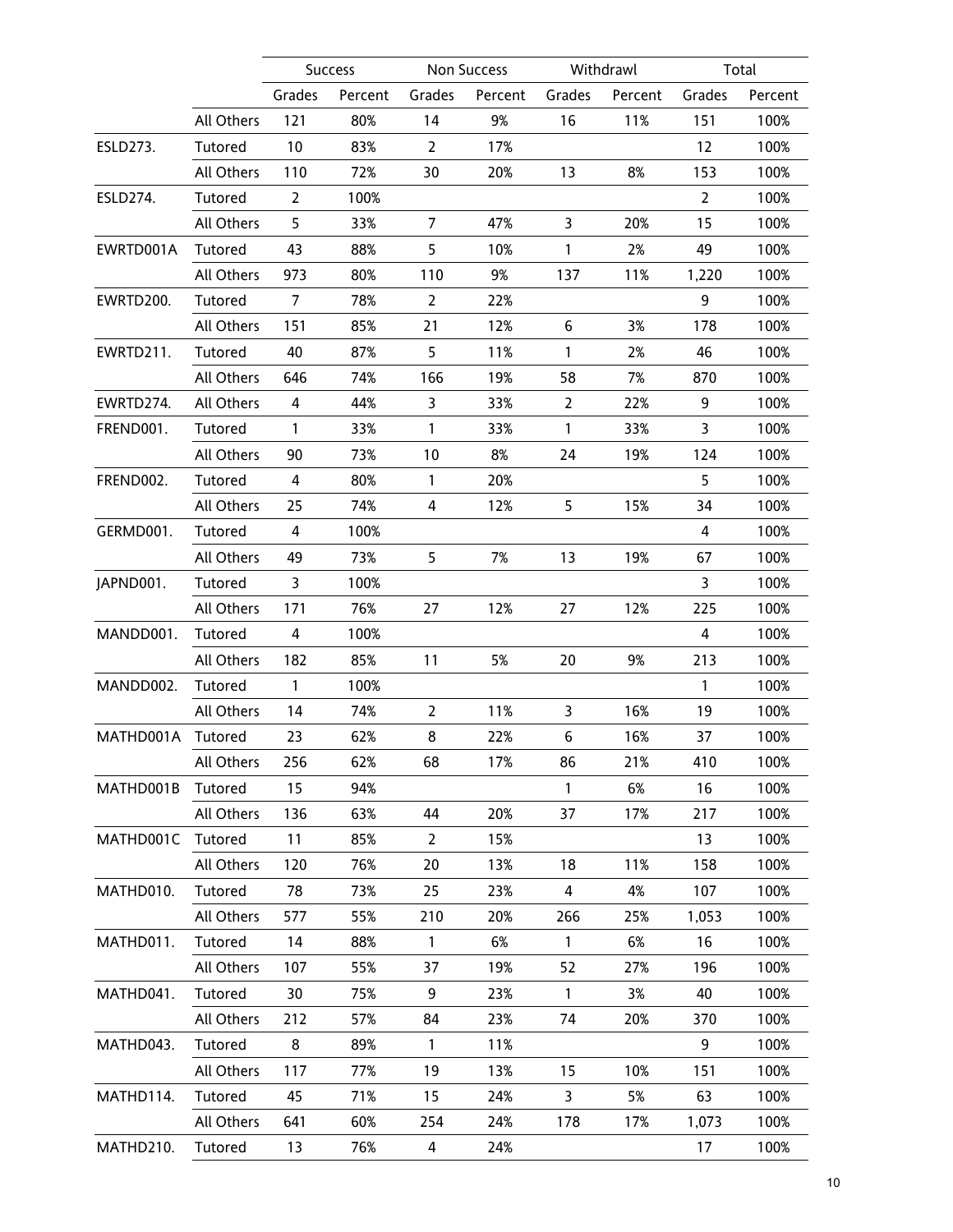|                        |            |                | <b>Success</b> |                | Non Success |                | Withdrawl |                | Total   |
|------------------------|------------|----------------|----------------|----------------|-------------|----------------|-----------|----------------|---------|
|                        |            | Grades         | Percent        | Grades         | Percent     | Grades         | Percent   | Grades         | Percent |
|                        | All Others | 369            | 62%            | 167            | 28%         | 62             | 10%       | 598            | 100%    |
| MATHD212.              | Tutored    | 50             | 67%            | 19             | 25%         | $6\phantom{1}$ | 8%        | 75             | 100%    |
|                        | All Others | 505            | 53%            | 280            | 29%         | 171            | 18%       | 956            | 100%    |
| PHYSD004A              | Tutored    | 12             | 80%            | $\overline{2}$ | 13%         | $\mathbf{1}$   | 7%        | 15             | 100%    |
|                        | All Others | 114            | 63%            | 30             | 16%         | 38             | 21%       | 182            | 100%    |
| PHYSD004B              | Tutored    | 3              | 50%            |                |             | 3              | 50%       | 6              | 100%    |
|                        | All Others | 41             | 64%            | 4              | 6%          | 19             | 30%       | 64             | 100%    |
| POLID <sub>001</sub> . | Tutored    | 16             | 73%            | 2              | 9%          | 4              | 18%       | 22             | 100%    |
|                        | All Others | 553            | 58%            | 240            | 25%         | 165            | 17%       | 958            | 100%    |
| POLID002.              | Tutored    | $\mathbf{1}$   | 100%           |                |             |                |           | $\mathbf{1}$   | 100%    |
|                        | All Others | 41             | 95%            |                |             | $\overline{2}$ | 5%        | 43             | 100%    |
| READD200.              | Tutored    | 6              | 86%            | $\mathbf{1}$   | 14%         |                |           | $\overline{7}$ | 100%    |
|                        | All Others | 126            | 76%            | 28             | 17%         | 12             | 7%        | 166            | 100%    |
| READD211.              | Tutored    | 18             | 90%            | $\mathbf{1}$   | 5%          | $\mathbf{1}$   | 5%        | 20             | 100%    |
|                        | All Others | 567            | 83%            | 69             | 10%         | 50             | 7%        | 686            | 100%    |
| SPAND001.              | Tutored    | $\overline{7}$ | 100%           |                |             |                |           | $\overline{7}$ | 100%    |
|                        | All Others | 203            | 76%            | 39             | 15%         | 24             | 9%        | 266            | 100%    |
| SPAND002.              | Tutored    | $\mathbf{1}$   | 100%           |                |             |                |           | 1              | 100%    |
|                        | All Others | 72             | 71%            | 13             | 13%         | 16             | 16%       | 101            | 100%    |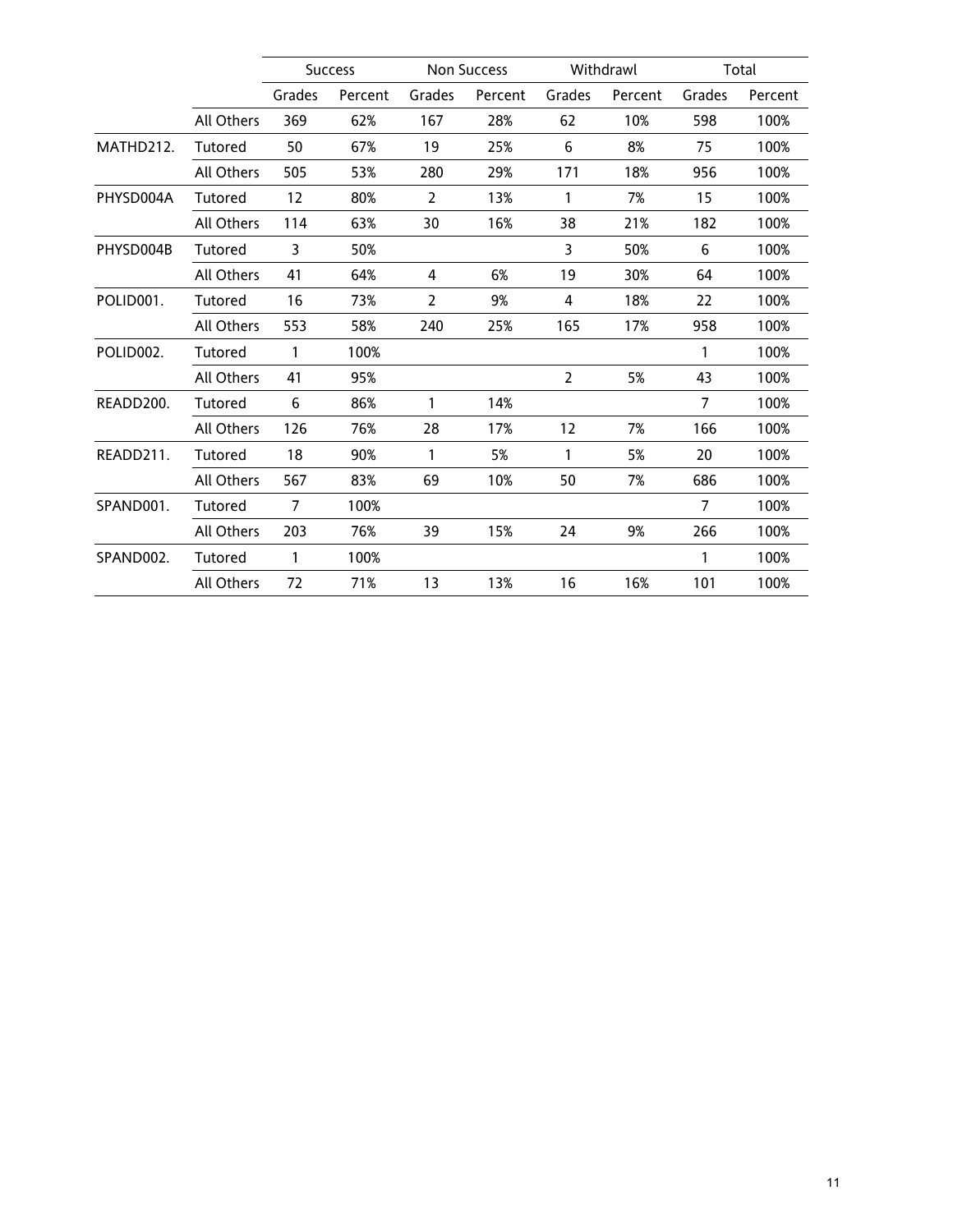# Success Rates of Students who Visited the ATC/MSTRC 5 or More Times Between Fall 2010 and Spring 2011

|                 |            |        | <b>Success</b> |                | Non Success |                | Withdrawl |        | Total   |
|-----------------|------------|--------|----------------|----------------|-------------|----------------|-----------|--------|---------|
|                 |            | Grades | Percent        | Grades         | Percent     | Grades         | Percent   | Grades | Percent |
| ACCTD001A       | Tutored    | 20     | 80%            | 3              | 12%         | $\overline{2}$ | 8%        | 25     | 100%    |
|                 | All Others | 346    | 64%            | 105            | 19%         | 92             | 17%       | 543    | 100%    |
| ACCTD001B       | Tutored    | 34     | 92%            |                |             | $\mathbf{3}$   | 8%        | 37     | 100%    |
|                 | All Others | 416    | 82%            | 47             | 9%          | 45             | 9%        | 508    | 100%    |
| BIOLD006A       | Tutored    | 8      | 89%            | $\mathbf{1}$   | 11%         |                |           | 9      | 100%    |
|                 | All Others | 30     | 46%            | 24             | 37%         | 11             | 17%       | 65     | 100%    |
| CHEMD001A       | Tutored    | 18     | 86%            | $\overline{2}$ | 10%         | $\mathbf{1}$   | 5%        | 21     | 100%    |
|                 | All Others | 111    | 77%            | 12             | 8%          | 21             | 15%       | 144    | 100%    |
| CHEMD001B       | Tutored    | 8      | 62%            | 3              | 23%         | $\overline{2}$ | 15%       | 13     | 100%    |
|                 | All Others | 86     | 80%            | 10             | 9%          | 11             | 10%       | 107    | 100%    |
| ECOND001.       | Tutored    | 29     | 91%            | $\mathbf{1}$   | 3%          | $\overline{2}$ | 6%        | 32     | 100%    |
|                 | All Others | 427    | 69%            | 102            | 17%         | 87             | 14%       | 616    | 100%    |
| ECOND002.       | Tutored    | 24     | 92%            |                |             | $\overline{2}$ | 8%        | 26     | 100%    |
|                 | All Others | 446    | 68%            | 118            | 18%         | 89             | 14%       | 653    | 100%    |
| <b>ESLD005.</b> | Tutored    | 13     | 87%            | $\mathbf{1}$   | 7%          | $\mathbf{1}$   | 7%        | 15     | 100%    |
|                 | All Others | 83     | 80%            | 16             | 15%         | 5              | 5%        | 104    | 100%    |
| ESLD200.        | All Others | 24     | 83%            | 4              | 14%         | $\mathbf{1}$   | 3%        | 29     | 100%    |
| ESLD234.        | Tutored    | 8      | 100%           |                |             |                |           | 8      | 100%    |
|                 | All Others | 52     | 90%            | $\overline{2}$ | 3%          | 4              | 7%        | 58     | 100%    |
| ESLD244.        | Tutored    | 14     | 74%            | 5              | 26%         |                |           | 19     | 100%    |
|                 | All Others | 69     | 75%            | 16             | 17%         | $\overline{7}$ | 8%        | 92     | 100%    |
| ESLD251.        | Tutored    | 36     | 92%            | $\overline{2}$ | 5%          | 1              | 3%        | 39     | 100%    |
|                 | All Others | 122    | 82%            | 14             | 9%          | 13             | 9%        | 149    | 100%    |
| ESLD252.        | Tutored    | 30     | 81%            | 7              | 19%         |                |           | 37     | 100%    |
|                 | All Others | 109    | 65%            | 38             | 23%         | 20             | 12%       | 167    | 100%    |
| ESLD253.        | Tutored    | 40     | 80%            | 5              | 10%         | 5              | 10%       | 50     | 100%    |
|                 | All Others | 127    | 73%            | 34             | 19%         | 14             | 8%        | 175    | 100%    |
| ESLD260.        | Tutored    | 3      | 100%           |                |             |                |           | 3      | 100%    |
|                 | All Others | 16     | 80%            | 3              | 15%         | 1              | 5%        | 20     | 100%    |
| ESLD261.        | Tutored    | 33     | 87%            | 4              | 11%         | 1              | 3%        | 38     | 100%    |
|                 | All Others | 128    | 84%            | 12             | 8%          | 12             | 8%        | 152    | 100%    |
| <b>ESLD262.</b> | Tutored    | 43     | 86%            | 6              | 12%         | $\mathbf{1}$   | 2%        | 50     | 100%    |
|                 | All Others | 113    | 76%            | 20             | 14%         | 15             | 10%       | 148    | 100%    |
| ESLD263.        | Tutored    | 33     | 67%            | 15             | 31%         | $\mathbf{1}$   | 2%        | 49     | 100%    |
|                 | All Others | 86     | 68%            | 28             | 22%         | 12             | 10%       | 126    | 100%    |
| ESLD272.        | Tutored    | 9      | 100%           |                |             |                |           | 9      | 100%    |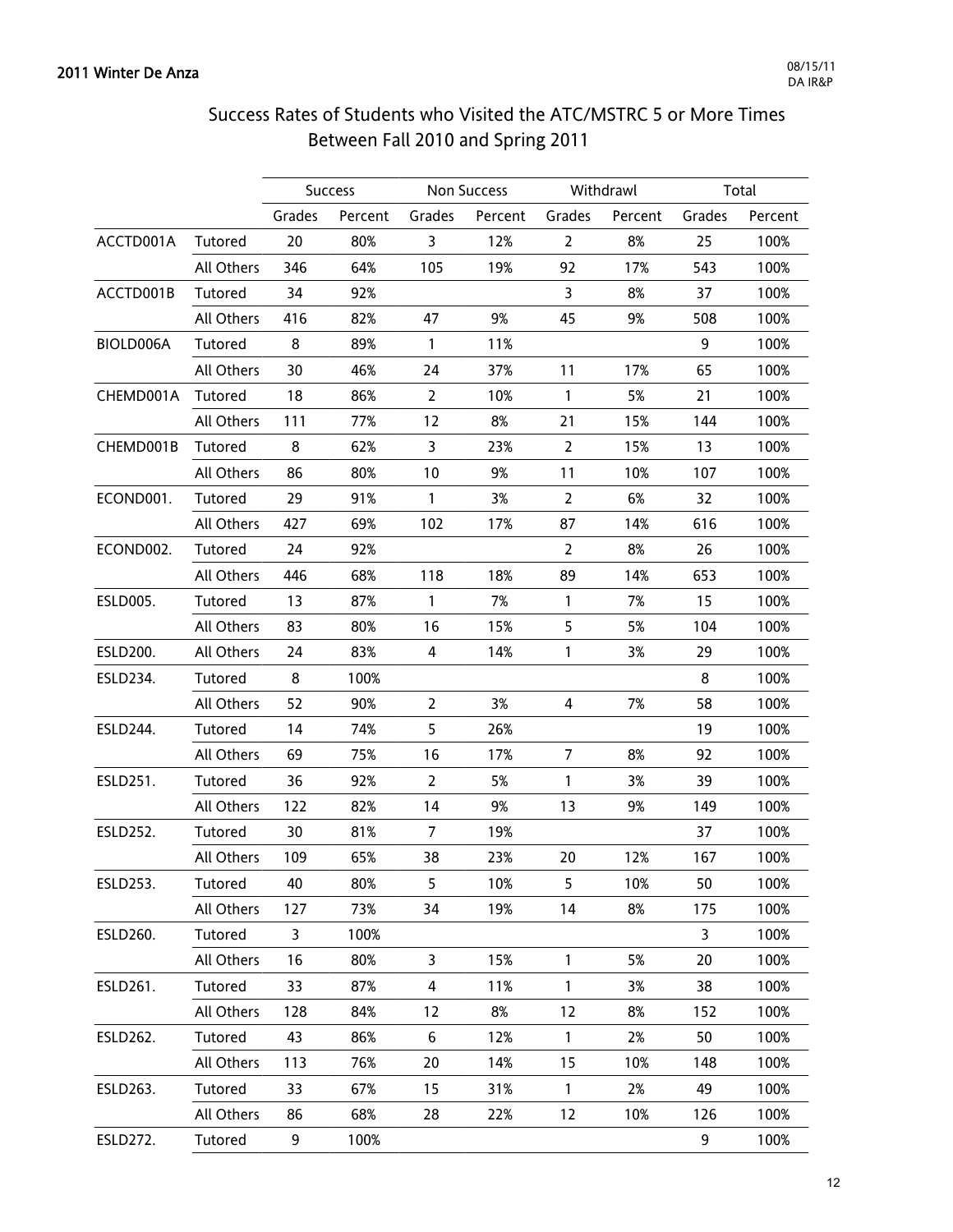|           |            |                | Success |                | Non Success |                | Withdrawl |                | Total   |
|-----------|------------|----------------|---------|----------------|-------------|----------------|-----------|----------------|---------|
|           |            | Grades         | Percent | Grades         | Percent     | Grades         | Percent   | Grades         | Percent |
|           | All Others | 80             | 82%     | $\overline{7}$ | 7%          | 10             | 10%       | 97             | 100%    |
| ESLD273.  | Tutored    | 9              | 82%     | $\overline{2}$ | 18%         |                |           | 11             | 100%    |
|           | All Others | 82             | 76%     | 18             | 17%         | 8              | 7%        | 108            | 100%    |
| ESLD274.  | Tutored    | $\overline{2}$ | 100%    |                |             |                |           | 2              | 100%    |
|           | All Others | 6              | 43%     | 6              | 43%         | $\overline{2}$ | 14%       | 14             | 100%    |
| EWRTD001A | Tutored    | 75             | 93%     | 3              | 4%          | 3              | 4%        | 81             | 100%    |
|           | All Others | 821            | 81%     | 86             | 8%          | 107            | 11%       | 1,014          | 100%    |
| EWRTD200. | Tutored    | 18             | 90%     | $\overline{2}$ | 10%         |                |           | 20             | 100%    |
|           | All Others | 174            | 84%     | 23             | 11%         | 9              | 4%        | 206            | 100%    |
| EWRTD211. | Tutored    | 50             | 83%     | 8              | 13%         | $\overline{2}$ | 3%        | 60             | 100%    |
|           | All Others | 524            | 75%     | 99             | 14%         | 75             | 11%       | 698            | 100%    |
| EWRTD274. | All Others | $\overline{2}$ | 50%     | $\mathbf{1}$   | 25%         | $\mathbf{1}$   | 25%       | 4              | 100%    |
| FREND001. | Tutored    | $\overline{3}$ | 100%    |                |             |                |           | 3              | 100%    |
|           | All Others | 39             | 66%     | 11             | 19%         | 9              | 15%       | 59             | 100%    |
| FREND002. | Tutored    | 3              | 100%    |                |             |                |           | 3              | 100%    |
|           | All Others | 52             | 85%     | 4              | 7%          | 5              | 8%        | 61             | 100%    |
| GERMD001. | Tutored    | $\overline{2}$ | 67%     |                |             | 1              | 33%       | 3              | 100%    |
|           | All Others | 18             | 60%     | 4              | 13%         | 8              | 27%       | 30             | 100%    |
| GERMD002. | Tutored    | $\mathbf{1}$   | 100%    |                |             |                |           | $\mathbf{1}$   | 100%    |
|           | All Others | 38             | 88%     | 4              | 9%          | 1              | 2%        | 43             | 100%    |
| JAPND001. | Tutored    | 5              | 100%    |                |             |                |           | 5              | 100%    |
|           | All Others | 89             | 73%     | 11             | 9%          | 22             | 18%       | 122            | 100%    |
| JAPND002. | Tutored    | $\overline{7}$ | 100%    |                |             |                |           | $\overline{7}$ | 100%    |
|           | All Others | 99             | 85%     | $\overline{7}$ | 6%          | 10             | 9%        | 116            | 100%    |
| MANDD001. | Tutored    | 3              | 100%    |                |             |                |           | 3              | 100%    |
|           | All Others | 71             | 67%     | 16             | 15%         | 19             | 18%       | 106            | 100%    |
| MANDD002. | Tutored    | 6              | 100%    |                |             |                |           | 6              | 100%    |
|           | All Others | 100            | 88%     | $\overline{2}$ | 2%          | 12             | 11%       | 114            | 100%    |
| MATHD001A | Tutored    | 34             | 58%     | 11             | 19%         | 14             | 24%       | 59             | 100%    |
|           | All Others | 154            | 54%     | 54             | 19%         | 75             | 27%       | 283            | 100%    |
| MATHD001B | Tutored    | 40             | 68%     | 12             | 20%         | $\overline{7}$ | 12%       | 59             | 100%    |
|           | All Others | 163            | 66%     | 45             | 18%         | 40             | 16%       | 248            | 100%    |
| MATHD001C | Tutored    | 15             | 79%     | $\overline{3}$ | 16%         | $\mathbf{1}$   | 5%        | 19             | 100%    |
|           | All Others | 80             | 68%     | 17             | 14%         | 21             | 18%       | 118            | 100%    |
| MATHD010. | Tutored    | 116            | 78%     | 16             | 11%         | 16             | 11%       | 148            | 100%    |
|           | All Others | 583            | 60%     | 160            | 17%         | 222            | 23%       | 965            | 100%    |
| MATHD011. | Tutored    | 21             | 72%     | $\overline{7}$ | 24%         | $\mathbf{1}$   | 3%        | 29             | 100%    |
|           | All Others | 106            | 64%     | 26             | 16%         | 33             | 20%       | 165            | 100%    |
| MATHD012. | Tutored    | $\overline{7}$ | 58%     | $\mathbf{1}$   | 8%          | 4              | 33%       | 12             | 100%    |
|           | All Others | 11             | 35%     | 8              | 26%         | 12             | 39%       | 31             | 100%    |
| MATHD041. | Tutored    | 21             | 70%     | $\overline{7}$ | 23%         | $\overline{2}$ | 7%        | 30             | 100%    |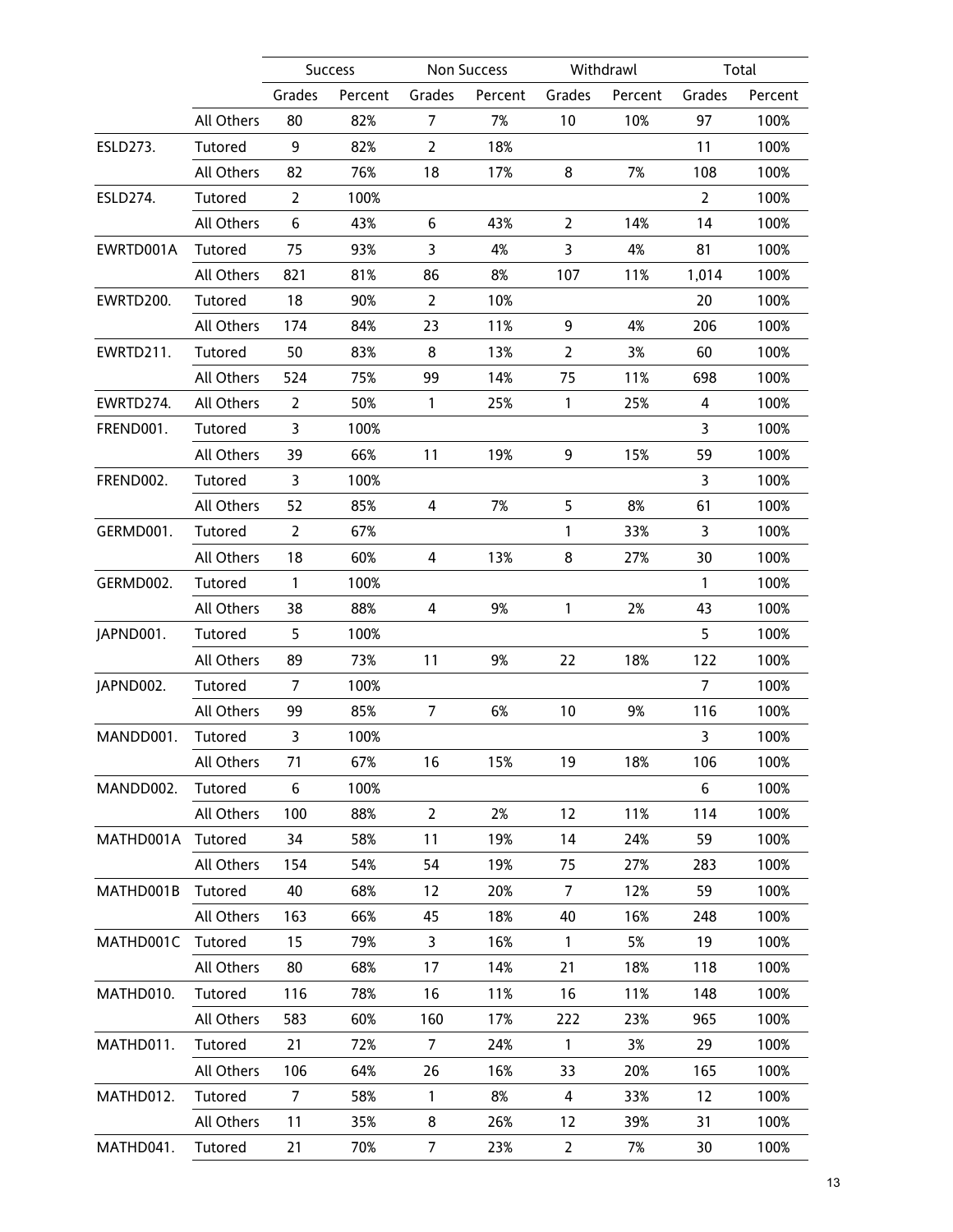|           |            |                | <b>Success</b> |                | <b>Non Success</b> |                         | Withdrawl |                | Total   |
|-----------|------------|----------------|----------------|----------------|--------------------|-------------------------|-----------|----------------|---------|
|           |            | Grades         | Percent        | Grades         | Percent            | Grades                  | Percent   | Grades         | Percent |
|           | All Others | 202            | 63%            | 57             | 18%                | 64                      | 20%       | 323            | 100%    |
| MATHD043. | Tutored    | $\mathbf{1}$   | 25%            | 3              | 75%                |                         |           | $\overline{4}$ | 100%    |
|           | All Others | 19             | 51%            | 14             | 38%                | 4                       | 11%       | 37             | 100%    |
| MATHD052. | Tutored    | 25             | 81%            | $\overline{2}$ | 6%                 | $\overline{\mathbf{4}}$ | 13%       | 31             | 100%    |
|           | All Others | 109            | 72%            | 24             | 16%                | 18                      | 12%       | 151            | 100%    |
| MATHD114. | Tutored    | 97             | 79%            | 16             | 13%                | 10                      | 8%        | 123            | 100%    |
|           | All Others | 599            | 61%            | 221            | 22%                | 168                     | 17%       | 988            | 100%    |
| MATHD210. | Tutored    | 12             | 60%            | $\overline{3}$ | 15%                | 5                       | 25%       | 20             | 100%    |
|           | All Others | 197            | 52%            | 106            | 28%                | 77                      | 20%       | 380            | 100%    |
| MATHD212. | Tutored    | 78             | 76%            | 17             | 17%                | 8                       | 8%        | 103            | 100%    |
|           | All Others | 421            | 53%            | 218            | 28%                | 149                     | 19%       | 788            | 100%    |
| PHYSD004A | Tutored    | $\overline{3}$ | 16%            | $\mathbf{3}$   | 16%                | 13                      | 68%       | 19             | 100%    |
|           | All Others | 23             | 29%            | 22             | 28%                | 33                      | 42%       | 78             | 100%    |
| PHYSD004B | Tutored    | 21             | 91%            | $\overline{2}$ | 9%                 |                         |           | 23             | 100%    |
|           | All Others | 72             | 61%            | 35             | 30%                | 11                      | 9%        | 118            | 100%    |
| POLID001. | Tutored    | 46             | 87%            | 6              | 11%                | $\mathbf{1}$            | 2%        | 53             | 100%    |
|           | All Others | 535            | 66%            | 149            | 18%                | 126                     | 16%       | 810            | 100%    |
| POLID002. | Tutored    | $\mathbf{1}$   | 100%           |                |                    |                         |           | $\mathbf{1}$   | 100%    |
|           | All Others | 20             | 67%            | 8              | 27%                | $\overline{2}$          | 7%        | 30             | 100%    |
| READD200. | Tutored    | 5              | 83%            | $\mathbf{1}$   | 17%                |                         |           | $6\phantom{1}$ | 100%    |
|           | All Others | 46             | 69%            | 17             | 25%                | 4                       | 6%        | 67             | 100%    |
| READD211. | Tutored    | 30             | 79%            | 6              | 16%                | $\overline{2}$          | 5%        | 38             | 100%    |
|           | All Others | 365            | 76%            | 74             | 15%                | 44                      | 9%        | 483            | 100%    |
| SPAND001. | Tutored    | 15             | 88%            |                |                    | $\overline{2}$          | 12%       | 17             | 100%    |
|           | All Others | 153            | 65%            | 38             | 16%                | 44                      | 19%       | 235            | 100%    |
| SPAND002. | Tutored    | 6              | 75%            | $\overline{2}$ | 25%                |                         |           | 8              | 100%    |
|           | All Others | 103            | 77%            | 18             | 13%                | 13                      | 10%       | 134            | 100%    |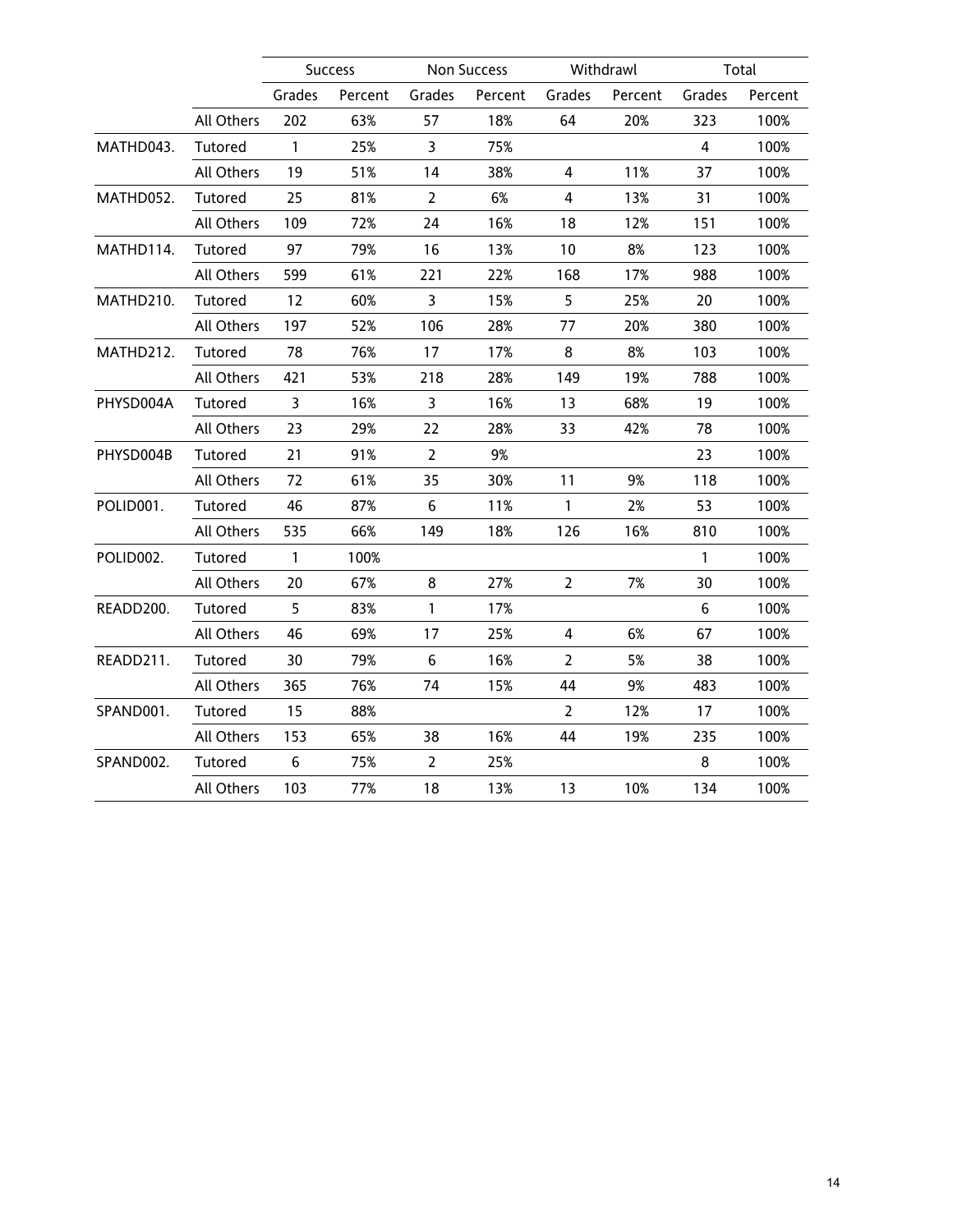# Success Rates of Students who Visited the ATC/MSTRC 5 or More Times Between Fall 2010 and Spring 2011

|                 |            |                | Success |                | Non Success |                | Withdrawl |                | Total   |
|-----------------|------------|----------------|---------|----------------|-------------|----------------|-----------|----------------|---------|
|                 |            | Grades         | Percent | Grades         | Percent     | Grades         | Percent   | Grades         | Percent |
| ACCTD001A       | Tutored    | 34             | 92%     | $\overline{2}$ | 5%          | 1              | 3%        | 37             | 100%    |
|                 | All Others | 350            | 66%     | 99             | 19%         | 80             | 15%       | 529            | 100%    |
| ACCTD001B       | Tutored    | 23             | 88%     | $\overline{2}$ | 8%          | $\mathbf{1}$   | 4%        | 26             | 100%    |
|                 | All Others | 236            | 72%     | 57             | 17%         | 36             | 11%       | 329            | 100%    |
| BIOLD006A       | Tutored    | 14             | 82%     | $\mathbf{1}$   | 6%          | $\overline{2}$ | 12%       | 17             | 100%    |
|                 | All Others | 25             | 46%     | 6              | 11%         | 23             | 43%       | 54             | 100%    |
| CHEMD001A       | Tutored    | 16             | 70%     | $\overline{2}$ | 9%          | 5              | 22%       | 23             | 100%    |
|                 | All Others | 79             | 68%     | 18             | 15%         | 20             | 17%       | 117            | 100%    |
| CHEMD001B       | Tutored    | 18             | 86%     | 3              | 14%         |                |           | 21             | 100%    |
|                 | All Others | 82             | 71%     | 22             | 19%         | 11             | 10%       | 115            | 100%    |
| ECOND001.       | Tutored    | 42             | 82%     | $\overline{4}$ | 8%          | 5              | 10%       | 51             | 100%    |
|                 | All Others | 464            | 68%     | 111            | 16%         | 106            | 16%       | 681            | 100%    |
| ECOND002.       | Tutored    | 37             | 90%     | $\mathbf{1}$   | 2%          | 3              | 7%        | 41             | 100%    |
|                 | All Others | 327            | 70%     | 68             | 15%         | 73             | 16%       | 468            | 100%    |
| <b>ESLD005.</b> | Tutored    | 9              | 90%     | $\mathbf{1}$   | 10%         |                |           | 10             | 100%    |
|                 | All Others | 81             | 77%     | 11             | 10%         | 13             | 12%       | 105            | 100%    |
| ESLD200.        | All Others | 19             | 90%     | $\mathbf{1}$   | 5%          | $\mathbf{1}$   | 5%        | 21             | 100%    |
| ESLD234.        | Tutored    | $\overline{2}$ | 100%    |                |             |                |           | $\overline{2}$ | 100%    |
|                 | All Others | 53             | 78%     | 10             | 15%         | 5              | 7%        | 68             | 100%    |
| ESLD244.        | Tutored    | 10             | 100%    |                |             |                |           | 10             | 100%    |
|                 | All Others | 88             | 77%     | 15             | 13%         | 11             | 10%       | 114            | 100%    |
| ESLD251.        | Tutored    | 24             | 96%     |                |             | $\mathbf{1}$   | 4%        | 25             | 100%    |
|                 | All Others | 130            | 83%     | 10             | 6%          | 17             | 11%       | 157            | 100%    |
| <b>ESLD252.</b> | Tutored    | 19             | 83%     | 3              | 13%         | $\mathbf{1}$   | 4%        | 23             | 100%    |
|                 | All Others | 113            | 74%     | 22             | 14%         | 17             | 11%       | 152            | 100%    |
| ESLD253.        | Tutored    | 24             | 96%     | 1              | 4%          |                |           | 25             | 100%    |
|                 | All Others | 148            | 78%     | 30             | 16%         | 11             | 6%        | 189            | 100%    |
| ESLD260.        | Tutored    | $\overline{2}$ | 67%     | $\mathbf{1}$   | 33%         |                |           | $\mathsf{3}$   | 100%    |
|                 | All Others | 11             | 69%     | 1              | 6%          | 4              | 25%       | 16             | 100%    |
| ESLD261.        | Tutored    | 25             | 96%     |                |             | 1              | 4%        | 26             | 100%    |
|                 | All Others | 139            | 87%     | 5              | 3%          | 15             | 9%        | 159            | 100%    |
| ESLD262.        | Tutored    | 35             | 88%     | $\overline{4}$ | 10%         | $\mathbf{1}$   | 3%        | 40             | 100%    |
|                 | All Others | 115            | 78%     | 18             | 12%         | 15             | 10%       | 148            | 100%    |
| ESLD263.        | Tutored    | 37             | 79%     | 10             | 21%         |                |           | 47             | 100%    |
|                 | All Others | 124            | 78%     | 26             | 16%         | 8              | 5%        | 158            | 100%    |
| ESLD272.        | Tutored    | 30             | 97%     | $\mathbf{1}$   | 3%          |                |           | 31             | 100%    |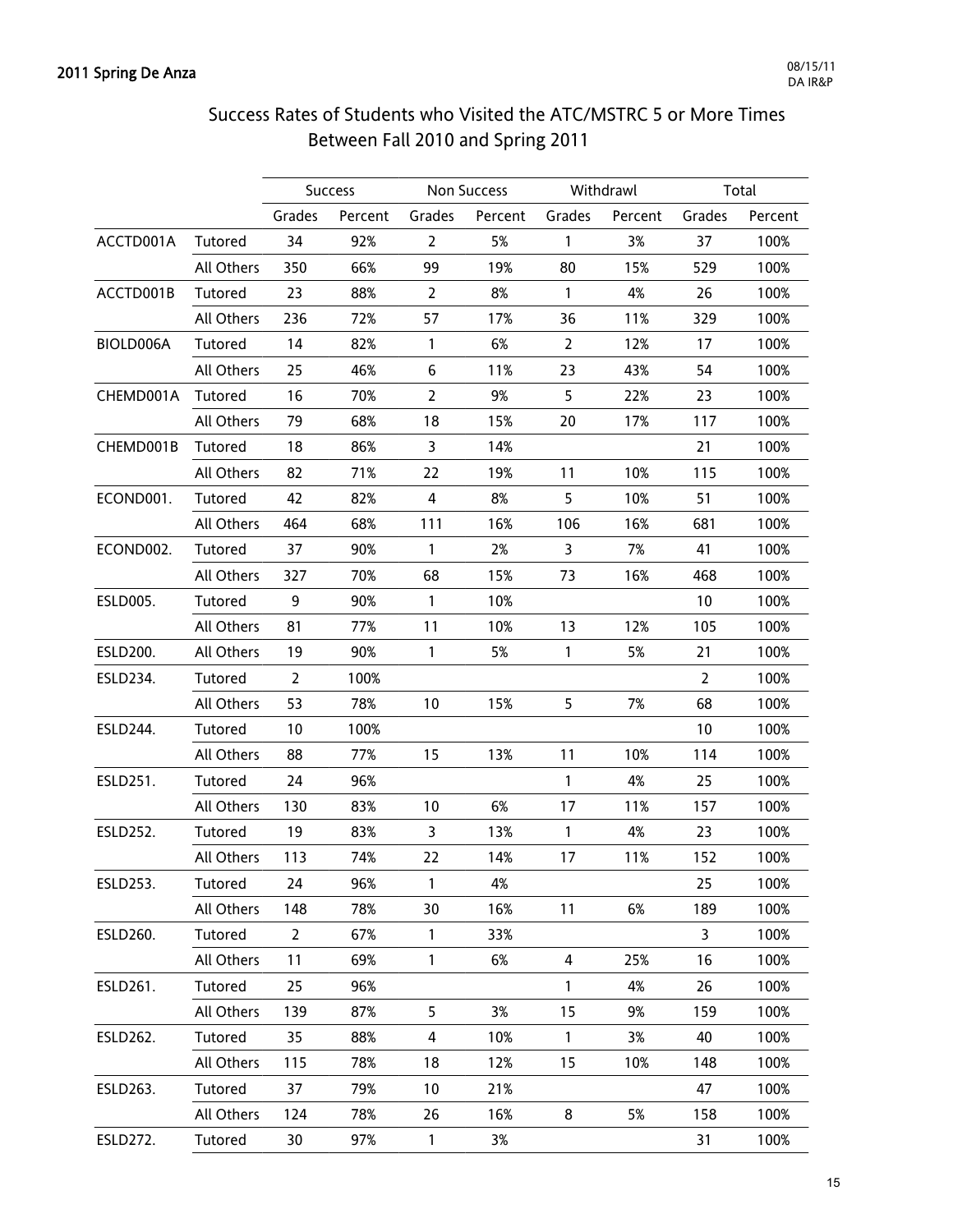|           |                   |                | <b>Success</b> |                | Non Success |                | Withdrawl |                | Total   |
|-----------|-------------------|----------------|----------------|----------------|-------------|----------------|-----------|----------------|---------|
|           |                   | Grades         | Percent        | Grades         | Percent     | Grades         | Percent   | Grades         | Percent |
|           | All Others        | 100            | 81%            | 15             | 12%         | 8              | 7%        | 123            | 100%    |
| ESLD273.  | Tutored           | 21             | 91%            | $\overline{2}$ | 9%          |                |           | 23             | 100%    |
|           | All Others        | 89             | 78%            | 20             | 18%         | 5              | 4%        | 114            | 100%    |
| ESLD274.  | Tutored           |                |                | 1              | 100%        |                |           | $\mathbf{1}$   | 100%    |
|           | All Others        | 11             | 85%            | $\overline{2}$ | 15%         |                |           | 13             | 100%    |
| EWRTD001A | Tutored           | 101            | 96%            | $\overline{4}$ | 4%          |                |           | 105            | 100%    |
|           | All Others        | 784            | 77%            | 104            | 10%         | 128            | 13%       | 1,016          | 100%    |
| EWRTD200. | Tutored           | 8              | 80%            | $\overline{2}$ | 20%         |                |           | 10             | 100%    |
|           | All Others        | 78             | 68%            | 26             | 23%         | 11             | 10%       | 115            | 100%    |
| EWRTD211. | Tutored           | 49             | 82%            | 10             | 17%         | $\mathbf{1}$   | 2%        | 60             | 100%    |
|           | All Others        | 295            | 70%            | 69             | 16%         | 55             | 13%       | 419            | 100%    |
| EWRTD274. | Tutored           | $\overline{2}$ | 100%           |                |             |                |           | 2              | 100%    |
|           | All Others        | $\overline{4}$ | 67%            |                |             | $\overline{2}$ | 33%       | 6              | 100%    |
| FREND001. | Tutored           | $\overline{7}$ | 78%            | $\overline{2}$ | 22%         |                |           | 9              | 100%    |
|           | <b>All Others</b> | 44             | 80%            | $\overline{2}$ | 4%          | 9              | 16%       | 55             | 100%    |
| FREND002. | Tutored           | 8              | 100%           |                |             |                |           | 8              | 100%    |
|           | All Others        | 23             | 72%            | 5              | 16%         | $\overline{4}$ | 13%       | 32             | 100%    |
| GERMD002. | Tutored           | $\overline{2}$ | 100%           |                |             |                |           | $\overline{2}$ | 100%    |
|           | All Others        | 5              | 71%            | $\mathbf{1}$   | 14%         | 1              | 14%       | 7              | 100%    |
| JAPND001. | Tutored           | 6              | 100%           |                |             |                |           | 6              | 100%    |
|           | All Others        | 56             | 58%            | 25             | 26%         | 16             | 16%       | 97             | 100%    |
| JAPND002. | Tutored           |                |                | $\mathbf{1}$   | 100%        |                |           | $\mathbf{1}$   | 100%    |
|           | All Others        | 56             | 84%            | 5              | 7%          | 6              | 9%        | 67             | 100%    |
| MANDD001. | Tutored           | $\overline{2}$ | 100%           |                |             |                |           | $\overline{2}$ | 100%    |
|           | All Others        | 62             | 66%            | 19             | 20%         | 13             | 14%       | 94             | 100%    |
| MANDD002. | Tutored           | 5              | 100%           |                |             |                |           | 5              | 100%    |
|           | All Others        | 33             | 79%            | 4              | 10%         | 5              | 12%       | 42             | 100%    |
| MATHD001A | Tutored           | 44             | 72%            | 8              | 13%         | 9              | 15%       | 61             | 100%    |
|           | All Others        | 166            | 68%            | 37             | 15%         | 40             | 16%       | 243            | 100%    |
| MATHD001B | Tutored           | 34             | 64%            | 11             | 21%         | 8              | 15%       | 53             | 100%    |
|           | All Others        | 117            | 52%            | 52             | 23%         | 57             | 25%       | 226            | 100%    |
| MATHD001C | Tutored           | 21             | 84%            | $\overline{2}$ | 8%          | 2              | 8%        | 25             | 100%    |
|           | All Others        | 84             | 62%            | 24             | 18%         | 28             | 21%       | 136            | 100%    |
| MATHD010. | Tutored           | 164            | 72%            | 43             | 19%         | 22             | 10%       | 229            | 100%    |
|           | All Others        | 573            | 60%            | 190            | 20%         | 191            | 20%       | 954            | 100%    |
| MATHD011. | Tutored           | 28             | 76%            | 8              | 22%         | $\mathbf{1}$   | 3%        | 37             | 100%    |
|           | All Others        | 96             | 64%            | 28             | 19%         | 27             | 18%       | 151            | 100%    |
| MATHD012. | Tutored           | 37             | 95%            | $\mathbf{1}$   | 3%          | $\mathbf{1}$   | 3%        | 39             | 100%    |
|           | All Others        | 74             | 71%            | 11             | 11%         | 19             | 18%       | 104            | 100%    |
| MATHD041. | Tutored           | 36             | 62%            | 9              | 16%         | 13             | 22%       | 58             | 100%    |
|           | All Others        | 176            | 51%            | 88             | 25%         | 84             | 24%       | 348            | 100%    |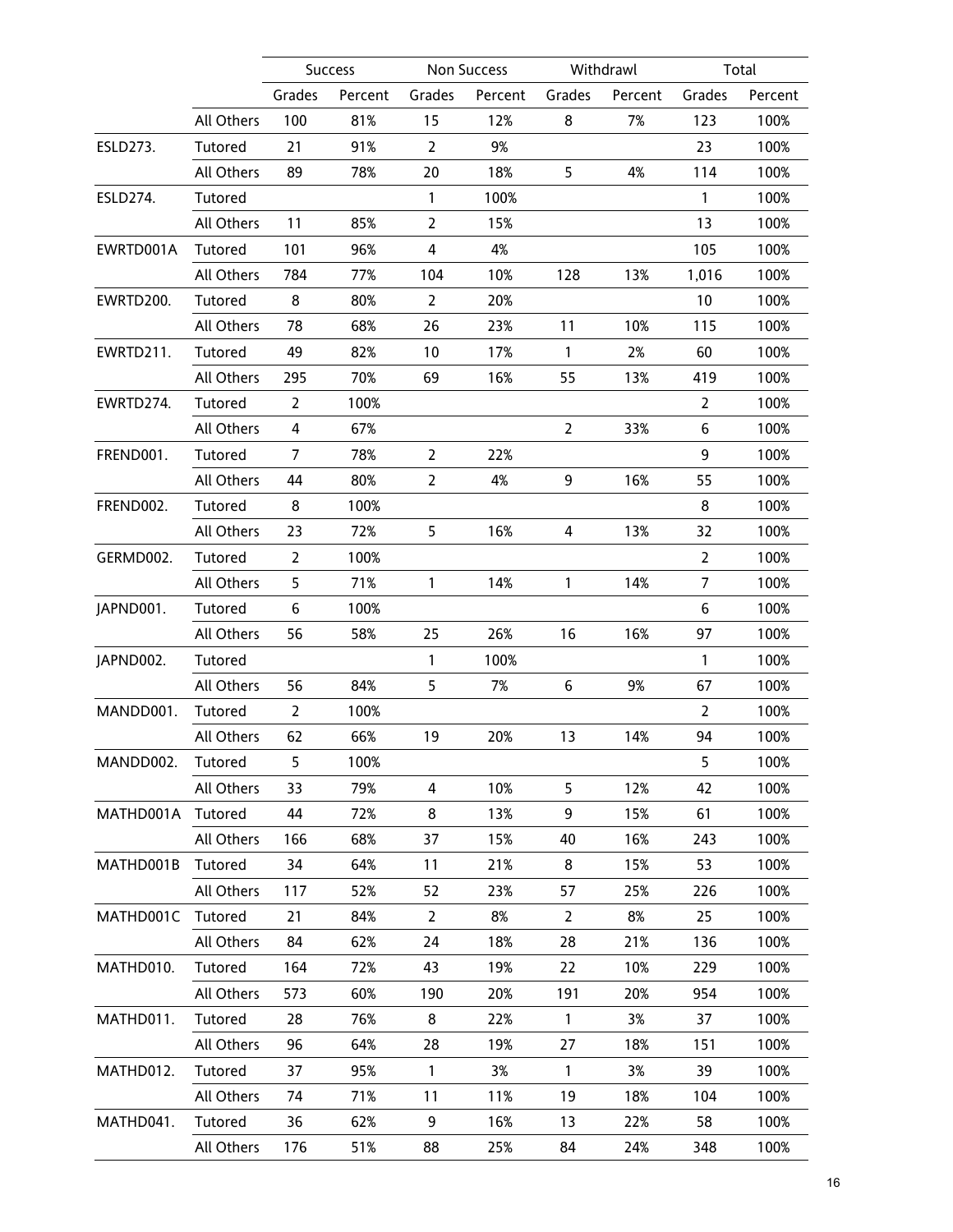|           |                   |                | Success |                | <b>Non Success</b> |                | Withdrawl |                | Total   |
|-----------|-------------------|----------------|---------|----------------|--------------------|----------------|-----------|----------------|---------|
|           |                   | Grades         | Percent | Grades         | Percent            | Grades         | Percent   | Grades         | Percent |
| MATHD043. | Tutored           | 18             | 55%     | 8              | 24%                | $\overline{7}$ | 21%       | 33             | 100%    |
|           | <b>All Others</b> | 170            | 74%     | 42             | 18%                | 19             | 8%        | 231            | 100%    |
| MATHD052. | Tutored           | 18             | 82%     | $\overline{4}$ | 18%                |                |           | 22             | 100%    |
|           | All Others        | 117            | 72%     | 26             | 16%                | 19             | 12%       | 162            | 100%    |
| MATHD114. | Tutored           | 82             | 68%     | 33             | 28%                | 5              | 4%        | 120            | 100%    |
|           | All Others        | 450            | 54%     | 233            | 28%                | 151            | 18%       | 834            | 100%    |
| MATHD210. | Tutored           | 12             | 75%     | $\overline{3}$ | 19%                | $\mathbf{1}$   | 6%        | 16             | 100%    |
|           | All Others        | 225            | 55%     | 125            | 30%                | 61             | 15%       | 411            | 100%    |
| MATHD212. | Tutored           | 44             | 72%     | 11             | 18%                | $6\phantom{1}$ | 10%       | 61             | 100%    |
|           | All Others        | 381            | 55%     | 183            | 26%                | 134            | 19%       | 698            | 100%    |
| PHYSD004A | Tutored           | 17             | 57%     | 8              | 27%                | 5              | 17%       | 30             | 100%    |
|           | All Others        | 50             | 43%     | 23             | 20%                | 43             | 37%       | 116            | 100%    |
| PHYSD004B | Tutored           | $\overline{4}$ | 50%     | $\overline{4}$ | 50%                |                |           | 8              | 100%    |
|           | All Others        | 26             | 53%     | 12             | 24%                | 11             | 22%       | 49             | 100%    |
| POLID001. | Tutored           | 38             | 84%     | $\overline{3}$ | 7%                 | 4              | 9%        | 45             | 100%    |
|           | All Others        | 488            | 66%     | 145            | 19%                | 111            | 15%       | 744            | 100%    |
| POLID002. | Tutored           | $\overline{4}$ | 100%    |                |                    |                |           | $\overline{4}$ | 100%    |
|           | All Others        | 42             | 88%     |                |                    | $6\,$          | 13%       | 48             | 100%    |
| READD200. | Tutored           | $\overline{4}$ | 67%     | $\overline{2}$ | 33%                |                |           | 6              | 100%    |
|           | All Others        | 26             | 59%     | 12             | 27%                | 6              | 14%       | 44             | 100%    |
| READD211. | Tutored           | 39             | 91%     | $\overline{3}$ | 7%                 | $\mathbf{1}$   | 2%        | 43             | 100%    |
|           | All Others        | 352            | 73%     | 70             | 15%                | 58             | 12%       | 480            | 100%    |
| SPAND001. | Tutored           | 15             | 94%     |                |                    | $\mathbf{1}$   | 6%        | 16             | 100%    |
|           | All Others        | 156            | 63%     | 40             | 16%                | 50             | 20%       | 246            | 100%    |
| SPAND002. | Tutored           | $\overline{7}$ | 78%     |                |                    | $\overline{2}$ | 22%       | 9              | 100%    |
|           | All Others        | 82             | 68%     | 23             | 19%                | 16             | 13%       | 121            | 100%    |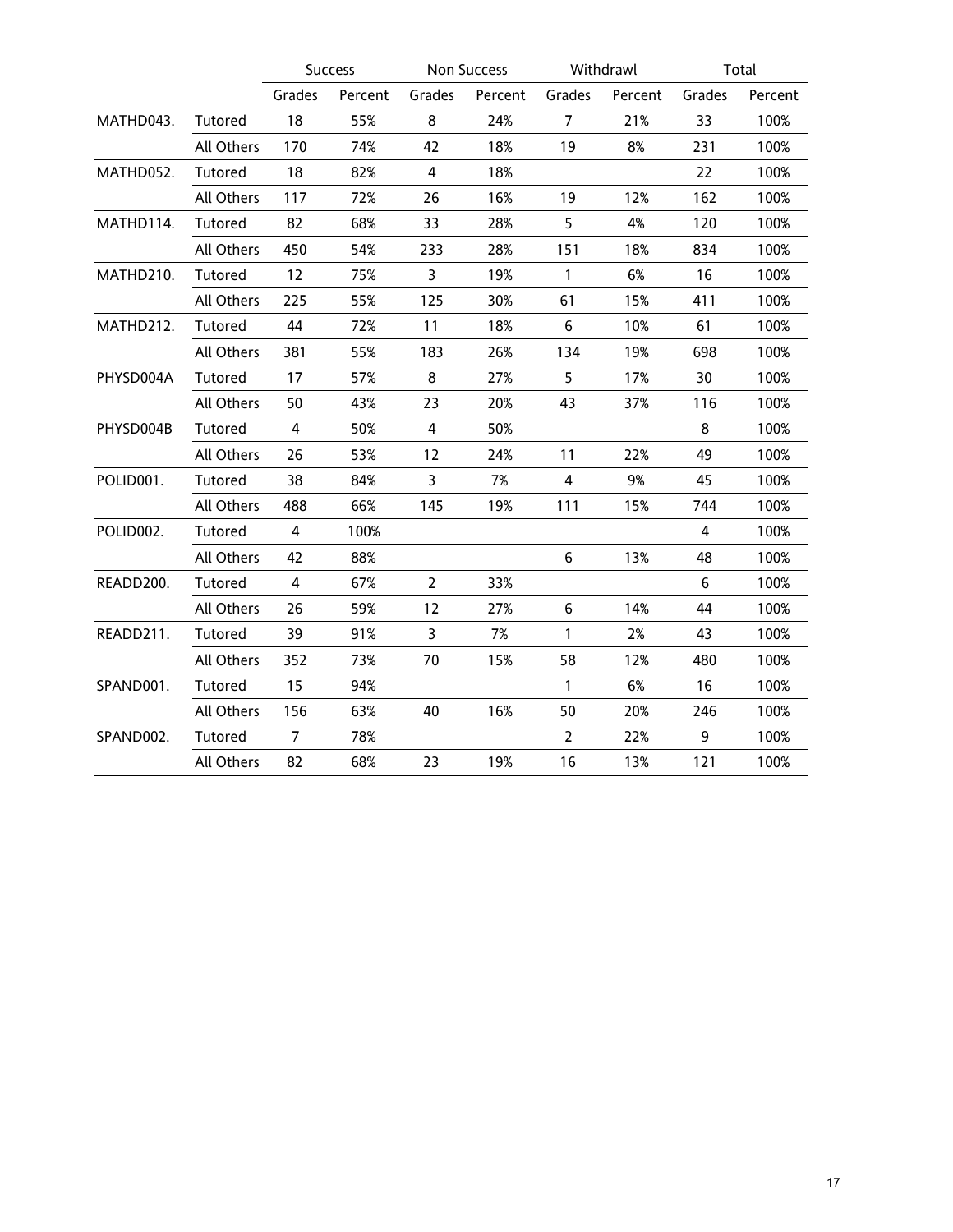Success Rates of Students Accessing the ATC/MSTRC by Groupings of Numbers of Visits, <sup>08/15/11</sup> Between Fall 2010 - Spring 2011 DA IR&P

|                 |           |                | Success |                         | <b>Non Success</b> |                | Withdrawl                                    |                | Total   |
|-----------------|-----------|----------------|---------|-------------------------|--------------------|----------------|----------------------------------------------|----------------|---------|
|                 |           | Grades         |         |                         |                    |                | Percent Grades Percent Grades Percent Grades |                | Percent |
| ACCTD001A       | $5 - 15$  | 37             | 84%     | $\overline{\mathbf{4}}$ | 9%                 | 3              | 7%                                           | 44             | 100%    |
|                 | $16 - 25$ | 11             | 92%     | 1                       | 8%                 |                |                                              | 12             | 100%    |
|                 | $26 - 35$ | 3              | 75%     | 1                       | 25%                |                |                                              | $\overline{4}$ | 100%    |
|                 | Over 35   | 33             | 97%     | 1                       | 3%                 |                |                                              | 34             | 100%    |
| ACCTD001B       | $5 - 15$  | 34             | 92%     | 1                       | 3%                 | $\overline{2}$ | 5%                                           | 37             | 100%    |
|                 | $16 - 25$ | 13             | 81%     | 2                       | 13%                | 1              | 6%                                           | 16             | 100%    |
|                 | Over 35   | 20             | 91%     |                         |                    | 2              | 9%                                           | 22             | 100%    |
| BIOLD006A       | $5 - 15$  | 17             | 74%     | 3                       | 13%                | 3              | 13%                                          | 23             | 100%    |
|                 | $16 - 25$ | $\overline{2}$ | 67%     |                         |                    | $\mathbf{1}$   | 33%                                          | 3              | 100%    |
|                 | 26-35     | 1              | 50%     | 1                       | 50%                |                |                                              | 2              | 100%    |
|                 | Over 35   | 11             | 85%     |                         |                    | $\overline{2}$ | 15%                                          | 13             | 100%    |
| CHEMD001A 5-15  |           | 30             | 86%     | $\mathbf{1}$            | 3%                 | 4              | 11%                                          | 35             | 100%    |
|                 | $16 - 25$ | 5              | 56%     | $\overline{2}$          | 22%                | $\overline{2}$ | 22%                                          | 9              | 100%    |
|                 | $26 - 35$ | 1              | 100%    |                         |                    |                |                                              | 1              | 100%    |
|                 | Over 35   | 17             | 74%     | 2                       | 9%                 | 4              | 17%                                          | 23             | 100%    |
| CHEMD001B       | $5 - 15$  | 14             | 67%     | 5                       | 24%                | 2              | 10%                                          | 21             | 100%    |
|                 | $16 - 25$ | 1              | 50%     | $\mathbf{1}$            | 50%                |                |                                              | 2              | 100%    |
|                 | 26-35     | 6              | 100%    |                         |                    |                |                                              | 6              | 100%    |
|                 | Over 35   | 14             | 100%    |                         |                    |                |                                              | 14             | 100%    |
| ECOND001.       | $5 - 15$  | 41             | 87%     | $\overline{2}$          | 4%                 | 4              | 9%                                           | 47             | 100%    |
|                 | $16 - 25$ | 14             | 82%     | $\overline{2}$          | 12%                | $\mathbf{1}$   | 6%                                           | 17             | 100%    |
|                 | $26 - 35$ | 3              | 100%    |                         |                    |                |                                              | 3              | 100%    |
|                 | Over 35   | 37             | 86%     | 1                       | 2%                 | 5              | 12%                                          | 43             | 100%    |
| ECOND002.       | $5 - 15$  | 34             | 85%     | 4                       | 10%                | $\overline{2}$ | 5%                                           | 40             | 100%    |
|                 | $16 - 25$ | 9              | 90%     |                         |                    | 1              | 10%                                          | 10             | 100%    |
|                 | 26-35     | 1              | 100%    |                         |                    |                |                                              | 1              | 100%    |
|                 | Over 35   | 36             | 92%     |                         |                    | $\overline{3}$ | 8%                                           | 39             | 100%    |
| <b>ESLD005.</b> | $5 - 15$  | 13             | 76%     | 3                       | 18%                | $\mathbf{1}$   | 6%                                           | 17             | 100%    |
|                 | $16 - 25$ | 2              | 100%    |                         |                    |                |                                              | $\overline{2}$ | 100%    |
|                 | 26-35     | 2              | 100%    |                         |                    |                |                                              | 2              | 100%    |
|                 | Over 35   | 14             | 100%    |                         |                    |                |                                              | 14             | 100%    |
| ESLD200.        | $5 - 15$  | 5              | 83%     |                         |                    | $\mathbf{1}$   | 17%                                          | 6              | 100%    |
|                 | Over 35   | 2              | 100%    |                         |                    |                |                                              | $\overline{2}$ | 100%    |
| ESLD234.        | $5 - 15$  | 6              | 100%    |                         |                    |                |                                              | 6              | 100%    |
|                 | Over 35   | 7              | 100%    |                         |                    |                |                                              | 7              | 100%    |
| ESLD244.        | $5 - 15$  | 13             | 87%     |                         |                    | $\overline{2}$ | 13%                                          | 15             | 100%    |
|                 | $16 - 25$ | 9              | 75%     | 3                       | 25%                |                |                                              | 12             | 100%    |
|                 | $26 - 35$ | $\overline{2}$ | 100%    |                         |                    |                |                                              | 2              | 100%    |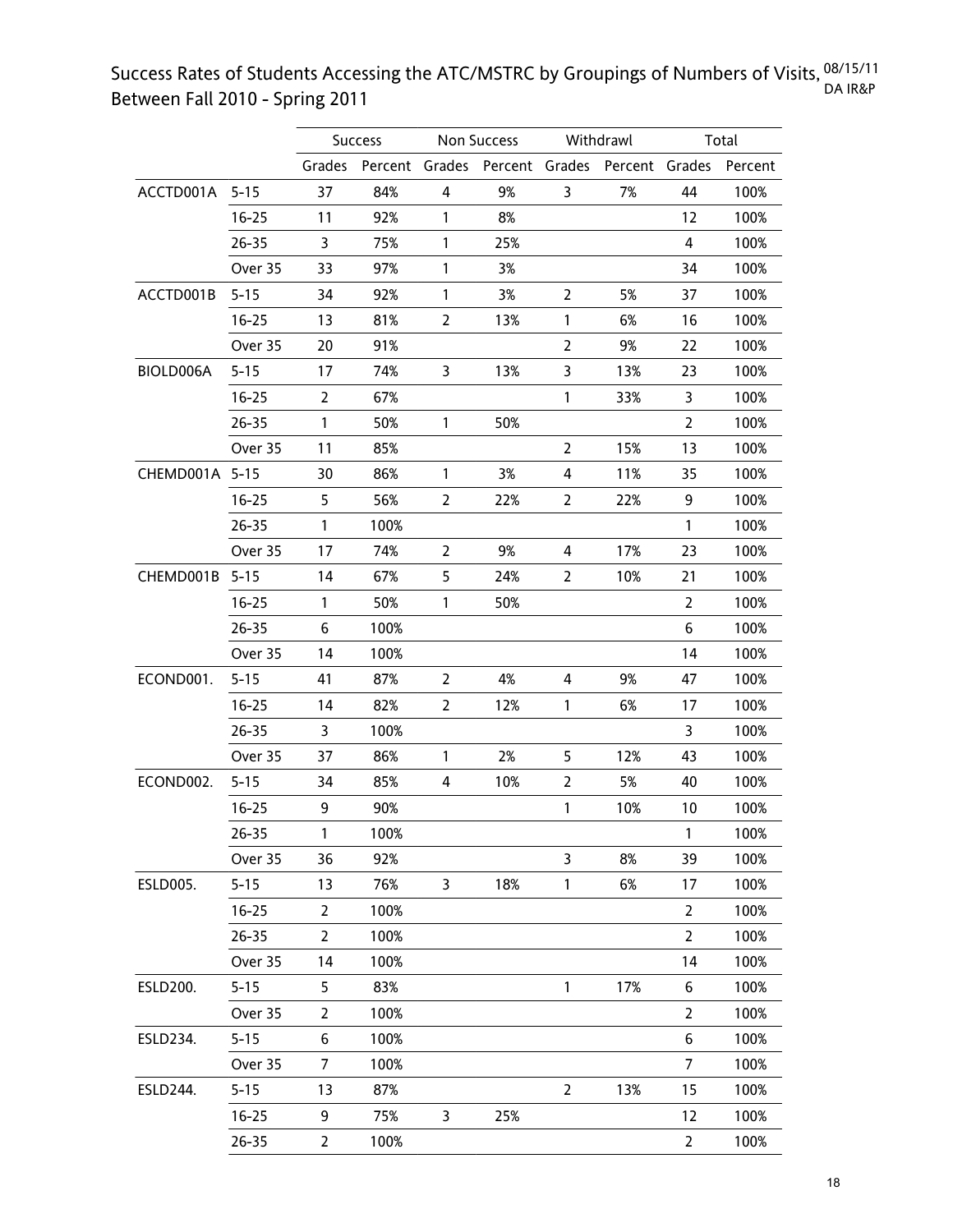|                 |           |                | Success |                | Non Success |                | Withdrawl                            |                | Total   |
|-----------------|-----------|----------------|---------|----------------|-------------|----------------|--------------------------------------|----------------|---------|
|                 |           | Grades         | Percent |                |             |                | Grades Percent Grades Percent Grades |                | Percent |
|                 | Over 35   | 10             | 71%     | 4              | 29%         |                |                                      | 14             | 100%    |
| ESLD251.        | $5 - 15$  | 41             | 91%     | 4              | 9%          |                |                                      | 45             | 100%    |
|                 | $16 - 25$ | 12             | 92%     |                |             | 1              | 8%                                   | 13             | 100%    |
|                 | $26 - 35$ | $\overline{2}$ | 100%    |                |             |                |                                      | 2              | 100%    |
|                 | Over 35   | 24             | 96%     |                |             | $\mathbf{1}$   | 4%                                   | 25             | 100%    |
| ESLD252.        | $5 - 15$  | 30             | 75%     | 8              | 20%         | $\overline{2}$ | 5%                                   | 40             | 100%    |
|                 | $16 - 25$ | 11             | 85%     | 1              | 8%          | $\mathbf{1}$   | 8%                                   | 13             | 100%    |
|                 | $26 - 35$ | 3              | 75%     | $\mathbf{1}$   | 25%         |                |                                      | 4              | 100%    |
|                 | Over 35   | 24             | 92%     | $\mathbf{2}$   | 8%          |                |                                      | 26             | 100%    |
| ESLD253.        | $5 - 15$  | 47             | 82%     | 7              | 12%         | 3              | 5%                                   | 57             | 100%    |
|                 | $16 - 25$ | 13             | 93%     | 1              | 7%          |                |                                      | 14             | 100%    |
|                 | $26 - 35$ | 5              | 100%    |                |             |                |                                      | 5              | 100%    |
|                 | Over 35   | 24             | 89%     | $\mathbf{1}$   | 4%          | $\mathbf{2}$   | 7%                                   | 27             | 100%    |
| ESLD260.        | $5 - 15$  | 3              | 100%    |                |             |                |                                      | 3              | 100%    |
|                 | $16 - 25$ | 1              | 50%     | 1              | 50%         |                |                                      | $\overline{2}$ | 100%    |
|                 | Over 35   | 1              | 100%    |                |             |                |                                      | $\mathbf{1}$   | 100%    |
| ESLD261.        | $5 - 15$  | 33             | 89%     | 3              | 8%          | $\mathbf{1}$   | 3%                                   | 37             | 100%    |
|                 | $16 - 25$ | 10             | 100%    |                |             |                |                                      | 10             | 100%    |
|                 | 26-35     | 6              | 100%    |                |             |                |                                      | 6              | 100%    |
|                 | Over 35   | 20             | 91%     | $\mathbf{1}$   | 5%          | $\mathbf{1}$   | 5%                                   | 22             | 100%    |
| ESLD262.        | $5 - 15$  | 50             | 85%     | 7              | 12%         | $\overline{2}$ | 3%                                   | 59             | 100%    |
|                 | $16 - 25$ | 9              | 64%     | 4              | 29%         | $\mathbf{1}$   | 7%                                   | 14             | 100%    |
|                 | $26 - 35$ | 6              | 100%    |                |             |                |                                      | 6              | 100%    |
|                 | Over 35   | 25             | 93%     |                |             | $\overline{2}$ | 7%                                   | 27             | 100%    |
| ESLD263.        | $5 - 15$  | 40             | 71%     | 15             | 27%         | $\mathbf{1}$   | 2%                                   | 56             | 100%    |
|                 | $16 - 25$ | 12             | 75%     | 4              | 25%         |                |                                      | 16             | 100%    |
|                 | $26 - 35$ | 4              | 80%     | 1              | 20%         |                |                                      | 5              | 100%    |
|                 | Over 35   | 23             | 74%     | 7              | 23%         | 1              | 3%                                   | 31             | 100%    |
| <b>ESLD272.</b> | $5 - 15$  | 24             | 100%    |                |             |                |                                      | 24             | 100%    |
|                 | $16 - 25$ | 6              | 100%    |                |             |                |                                      | 6              | 100%    |
|                 | 26-35     | 1              | 100%    |                |             |                |                                      | 1              | 100%    |
|                 | Over 35   | 15             | 88%     | $\mathbf{1}$   | 6%          | $\mathbf{1}$   | 6%                                   | 17             | 100%    |
| <b>ESLD273.</b> | $5 - 15$  | 21             | 95%     | $\mathbf{1}$   | 5%          |                |                                      | 22             | 100%    |
|                 | $16 - 25$ | 5              | 71%     | $\overline{2}$ | 29%         |                |                                      | $\overline{7}$ | 100%    |
|                 | 26-35     | 1              | 100%    |                |             |                |                                      | 1              | 100%    |
|                 | Over 35   | 13             | 81%     | 3              | 19%         |                |                                      | 16             | 100%    |
| <b>ESLD274.</b> | $5 - 15$  | 1              | 100%    |                |             |                |                                      | 1              | 100%    |
|                 | Over 35   | 3              | 75%     | 1              | 25%         |                |                                      | 4              | 100%    |
| EWRTD001A       | $5 - 15$  | 104            | 94%     | 4              | 4%          | 3              | 3%                                   | 111            | 100%    |
|                 | $16 - 25$ | 26             | 96%     |                |             | $\mathbf{1}$   | 4%                                   | 27             | 100%    |
|                 | $26 - 35$ | $\overline{7}$ | 88%     | $\mathbf{1}$   | 13%         |                |                                      | 8              | 100%    |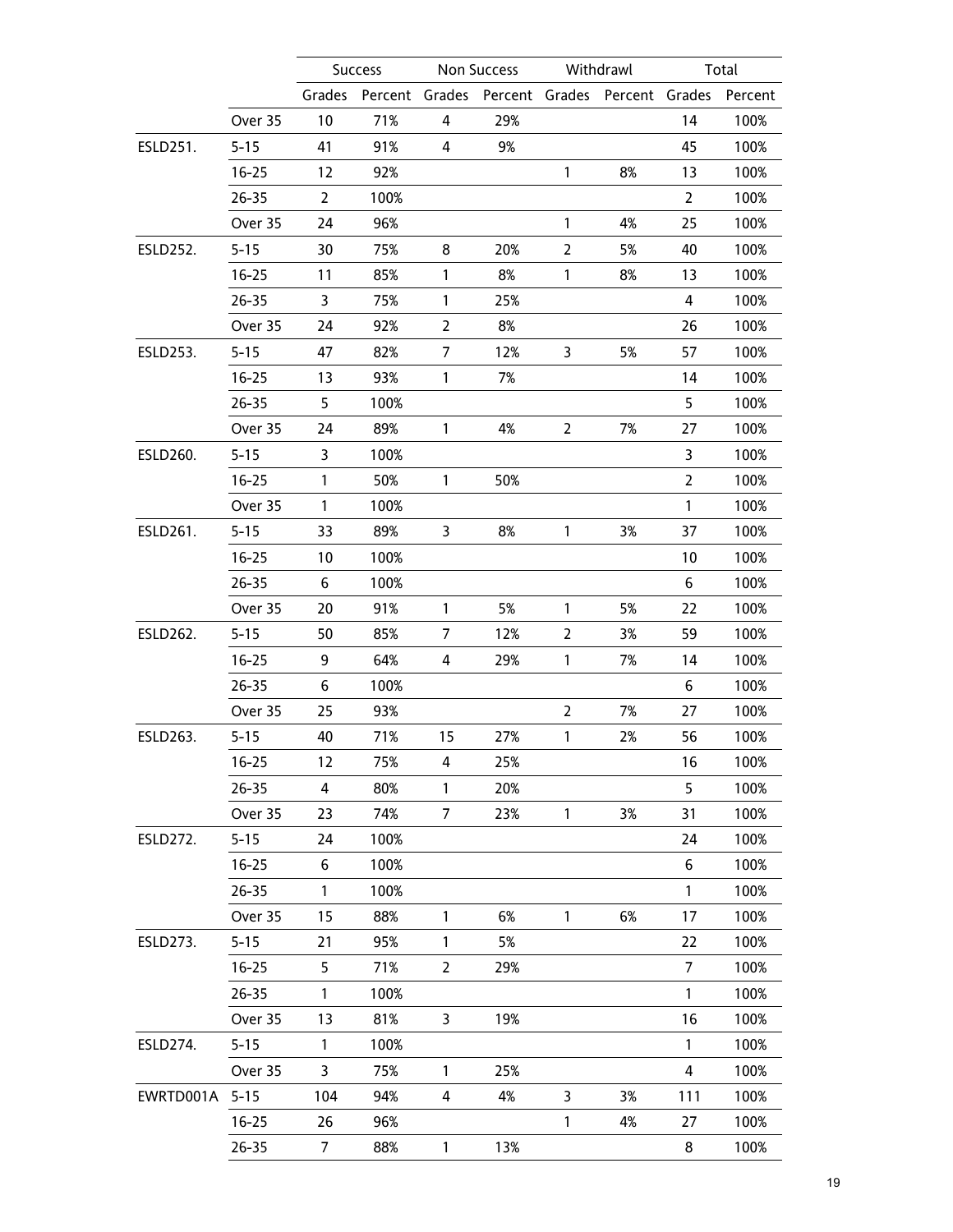|                |           |        | <b>Success</b> |                | Non Success |                | Withdrawl              |                | Total   |
|----------------|-----------|--------|----------------|----------------|-------------|----------------|------------------------|----------------|---------|
|                |           | Grades |                | Percent Grades |             |                | Percent Grades Percent | Grades         | Percent |
|                | Over 35   | 82     | 92%            | 7              | 8%          |                |                        | 89             | 100%    |
| EWRTD200.      | $5 - 15$  | 13     | 81%            | 3              | 19%         |                |                        | 16             | 100%    |
|                | $16 - 25$ | 4      | 100%           |                |             |                |                        | 4              | 100%    |
|                | $26 - 35$ | 3      | 75%            | 1              | 25%         |                |                        | 4              | 100%    |
|                | Over 35   | 13     | 87%            | $\overline{2}$ | 13%         |                |                        | 15             | 100%    |
| EWRTD211.      | $5 - 15$  | 67     | 91%            | 5              | 7%          | $\overline{2}$ | 3%                     | 74             | 100%    |
|                | $16 - 25$ | 14     | 82%            | 3              | 18%         |                |                        | 17             | 100%    |
|                | $26 - 35$ | 7      | 100%           |                |             |                |                        | 7              | 100%    |
|                | Over 35   | 51     | 75%            | 15             | 22%         | $\overline{2}$ | 3%                     | 68             | 100%    |
| EWRTD274.      | $5 - 15$  | 1      | 100%           |                |             |                |                        | $\mathbf{1}$   | 100%    |
|                | Over 35   | 1      | 100%           |                |             |                |                        | 1              | 100%    |
| FREND001.      | $5 - 15$  | 7      | 70%            | 2              | 20%         | $\mathbf{1}$   | 10%                    | 10             | 100%    |
|                | Over 35   | 4      | 80%            | 1              | 20%         |                |                        | 5              | 100%    |
| FREND002.      | $5 - 15$  | 12     | 92%            | 1              | 8%          |                |                        | 13             | 100%    |
|                | $16 - 25$ | 1      | 100%           |                |             |                |                        | 1              | 100%    |
|                | Over 35   | 2      | 100%           |                |             |                |                        | $\overline{2}$ | 100%    |
| GERMD001.      | $5 - 15$  | 4      | 100%           |                |             |                |                        | 4              | 100%    |
|                | Over 35   | 2      | 67%            |                |             | $\mathbf{1}$   | 33%                    | 3              | 100%    |
| GERMD002.      | $5 - 15$  | 1      | 100%           |                |             |                |                        | 1              | 100%    |
|                | Over 35   | 2      | 100%           |                |             |                |                        | $\overline{2}$ | 100%    |
| JAPND001.      | $5 - 15$  | 4      | 100%           |                |             |                |                        | 4              | 100%    |
|                | $16 - 25$ | 1      | 100%           |                |             |                |                        | $\mathbf{1}$   | 100%    |
|                | Over 35   | 9      | 100%           |                |             |                |                        | 9              | 100%    |
| JAPND002.      | $5 - 15$  | 4      | 80%            | 1              | 20%         |                |                        | 5              | 100%    |
|                | Over 35   | 3      | 100%           |                |             |                |                        | 3              | 100%    |
| MANDD001.      | $5 - 15$  | 3      | 100%           |                |             |                |                        | 3              | 100%    |
|                | $16 - 25$ | 3      | 100%           |                |             |                |                        | 3              | 100%    |
|                | Over 35   | 3      | 100%           |                |             |                |                        | 3              | 100%    |
| MANDD002.      | $5 - 15$  | 9      | 100%           |                |             |                |                        | 9              | 100%    |
|                | $16 - 25$ | 1      | 100%           |                |             |                |                        | $\mathbf{1}$   | 100%    |
|                | Over 35   | 2      | 100%           |                |             |                |                        | $\overline{2}$ | 100%    |
| MATHD001A 5-15 |           | 53     | 63%            | 11             | 13%         | 20             | 24%                    | 84             | 100%    |
|                | $16 - 25$ | 16     | 73%            | 5              | 23%         | 1              | 5%                     | 22             | 100%    |
|                | $26 - 35$ | 7      | 78%            | 1              | 11%         | $\mathbf{1}$   | 11%                    | 9              | 100%    |
|                | Over 35   | 25     | 60%            | 10             | 24%         | 7              | 17%                    | 42             | 100%    |
| MATHD001B 5-15 |           | 32     | 55%            | 13             | 22%         | 13             | 22%                    | 58             | 100%    |
|                | $16 - 25$ | 14     | 70%            | 5              | 25%         | $\mathbf{1}$   | 5%                     | 20             | 100%    |
|                | $26 - 35$ | 7      | 78%            | 1              | 11%         | $\mathbf{1}$   | 11%                    | 9              | 100%    |
|                | Over 35   | 36     | 88%            | 4              | 10%         | 1              | 2%                     | 41             | 100%    |
| MATHD001C 5-15 |           | 20     | 80%            | 3              | 12%         | 2              | 8%                     | 25             | 100%    |
|                | $16 - 25$ | 6      | 75%            | $\overline{2}$ | 25%         |                |                        | 8              | 100%    |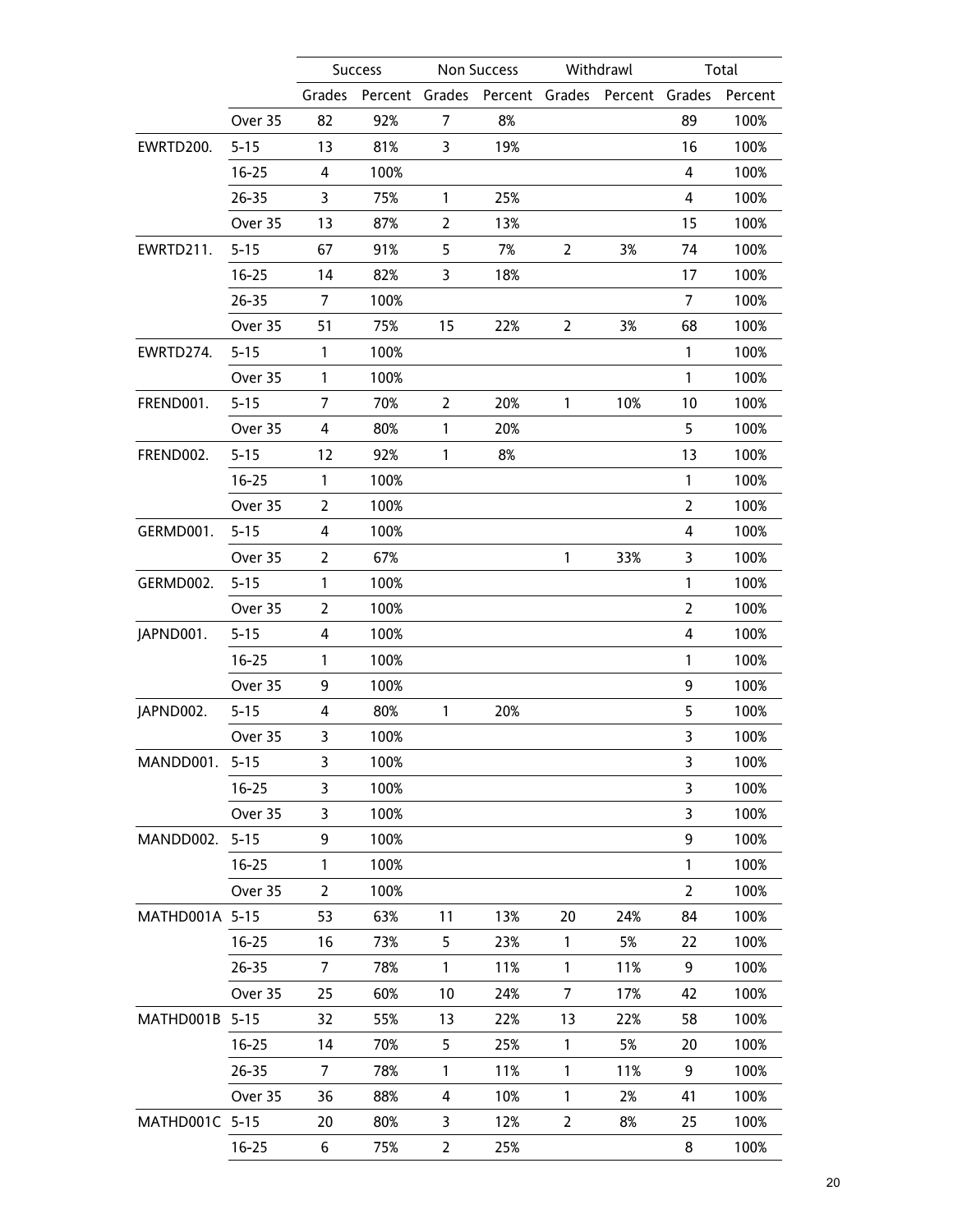|           |           |                       | <b>Success</b> |                | Non Success                                  |                | Withdrawl |     | Total   |
|-----------|-----------|-----------------------|----------------|----------------|----------------------------------------------|----------------|-----------|-----|---------|
|           |           | Grades                |                |                | Percent Grades Percent Grades Percent Grades |                |           |     | Percent |
|           | $26 - 35$ | 4                     | 100%           |                |                                              |                |           | 4   | 100%    |
|           | Over 35   | 17                    | 85%            | $\overline{2}$ | 10%                                          | $\mathbf{1}$   | 5%        | 20  | 100%    |
| MATHD010. | $5 - 15$  | 164                   | 67%            | 51             | 21%                                          | 29             | 12%       | 244 | 100%    |
|           | $16 - 25$ | 64                    | 85%            | 6              | 8%                                           | 5              | 7%        | 75  | 100%    |
|           | $26 - 35$ | 23                    | 82%            | 3              | 11%                                          | $\overline{2}$ | 7%        | 28  | 100%    |
|           | Over 35   | 107                   | 78%            | 24             | 18%                                          | 6              | 4%        | 137 | 100%    |
| MATHD011. | $5 - 15$  | 25                    | 74%            | 8              | 24%                                          | $\mathbf{1}$   | 3%        | 34  | 100%    |
|           | $16 - 25$ | 13                    | 81%            | 3              | 19%                                          |                |           | 16  | 100%    |
|           | $26 - 35$ | 7                     | 78%            | $\mathbf{1}$   | 11%                                          | $\mathbf{1}$   | 11%       | 9   | 100%    |
|           | Over 35   | 18                    | 78%            | 4              | 17%                                          | $\mathbf{1}$   | 4%        | 23  | 100%    |
| MATHD012. | $5 - 15$  | 12                    | 92%            |                |                                              | 1              | 8%        | 13  | 100%    |
|           | $16 - 25$ | 7                     | 64%            | $\mathbf{1}$   | 9%                                           | 3              | 27%       | 11  | 100%    |
|           | $26 - 35$ | 3                     | 100%           |                |                                              |                |           | 3   | 100%    |
|           | Over 35   | 22                    | 92%            | $\mathbf{1}$   | 4%                                           | $\mathbf{1}$   | 4%        | 24  | 100%    |
| MATHD041. | $5 - 15$  | 47                    | 68%            | 15             | 22%                                          | 7              | 10%       | 69  | 100%    |
|           | $16 - 25$ | 15                    | 75%            | $\overline{2}$ | 10%                                          | 3              | 15%       | 20  | 100%    |
|           | $26 - 35$ | 3                     | 75%            |                |                                              | $\mathbf{1}$   | 25%       | 4   | 100%    |
|           | Over 35   | 22                    | 63%            | 8              | 23%                                          | 5              | 14%       | 35  | 100%    |
| MATHD043. | $5 - 15$  | 12                    | 52%            | 7              | 30%                                          | 4              | 17%       | 23  | 100%    |
|           | $16 - 25$ | $\mathbf{2}^{\prime}$ | 50%            | 2              | 50%                                          |                |           | 4   | 100%    |
|           | Over 35   | 13                    | 68%            | 3              | 16%                                          | 3              | 16%       | 19  | 100%    |
| MATHD052. | $5 - 15$  | 22                    | 85%            | 1              | 4%                                           | 3              | 12%       | 26  | 100%    |
|           | $16 - 25$ | 10                    | 100%           |                |                                              |                |           | 10  | 100%    |
|           | $26 - 35$ | 3                     | 75%            | $\mathbf{1}$   | 25%                                          |                |           | 4   | 100%    |
|           | Over 35   | 8                     | 62%            | 4              | 31%                                          | $\mathbf{1}$   | 8%        | 13  | 100%    |
| MATHD114. | $5 - 15$  | 113                   | 73%            | 32             | 21%                                          | 10             | 6%        | 155 | 100%    |
|           | $16 - 25$ | 41                    | 77%            | 12             | 23%                                          |                |           | 53  | 100%    |
|           | $26 - 35$ | 17                    | 85%            | 3              | 15%                                          |                |           | 20  | 100%    |
|           | Over 35   | 53                    | 68%            | 17             | 22%                                          | 8              | 10%       | 78  | 100%    |
| MATHD210. | $5 - 15$  | 17                    | 77%            | 4              | 18%                                          | $\mathbf{1}$   | 5%        | 22  | 100%    |
|           | $16 - 25$ | 7                     | 70%            | 3              | 30%                                          |                |           | 10  | 100%    |
|           | Over 35   | 13                    | 62%            | 3              | 14%                                          | 5              | 24%       | 21  | 100%    |
| MATHD212. | $5 - 15$  | 75                    | 72%            | 22             | 21%                                          | 7              | 7%        | 104 | 100%    |
|           | $16 - 25$ | 30                    | 79%            | 6              | 16%                                          | $\overline{2}$ | 5%        | 38  | 100%    |
|           | $26 - 35$ | 7                     | 78%            | 2              | 22%                                          |                |           | 9   | 100%    |
|           | Over 35   | 60                    | 68%            | 17             | 19%                                          | 11             | 13%       | 88  | 100%    |
| PHYSD004A | $5 - 15$  | 22                    | 63%            | 4              | 11%                                          | 9              | 26%       | 35  | 100%    |
|           | $16 - 25$ | 2                     | 22%            | 3              | 33%                                          | 4              | 44%       | 9   | 100%    |
|           | $26 - 35$ | 3                     | 50%            |                |                                              | 3              | 50%       | 6   | 100%    |
|           | Over 35   | 5                     | 36%            | 6              | 43%                                          | 3              | 21%       | 14  | 100%    |
| PHYSD004B | $5 - 15$  | 16                    | 84%            | 3              | 16%                                          |                |           | 19  | 100%    |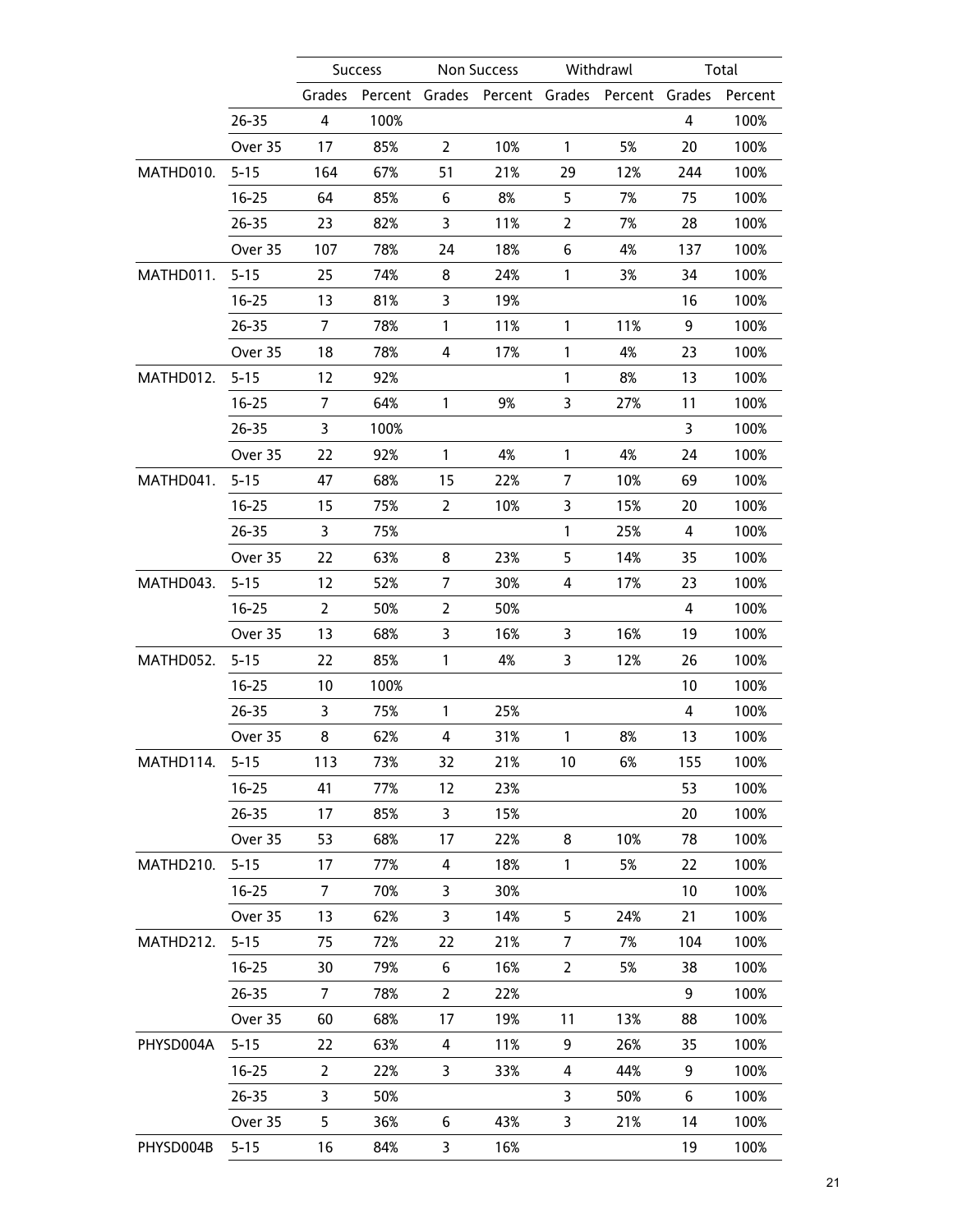|           |           |                | <b>Success</b> |                | Non Success                                  |              | Withdrawl |                | Total   |
|-----------|-----------|----------------|----------------|----------------|----------------------------------------------|--------------|-----------|----------------|---------|
|           |           | Grades         |                |                | Percent Grades Percent Grades Percent Grades |              |           |                | Percent |
|           | $16 - 25$ | 3              | 50%            | 3              | 50%                                          |              |           | 6              | 100%    |
|           | $26 - 35$ | $\overline{2}$ | 100%           |                |                                              |              |           | $\overline{2}$ | 100%    |
|           | Over 35   | 7              | 70%            |                |                                              | 3            | 30%       | 10             | 100%    |
| POLID001. | $5 - 15$  | 54             | 83%            | 7              | 11%                                          | 4            | 6%        | 65             | 100%    |
|           | $16 - 25$ | 11             | 85%            |                |                                              | 2            | 15%       | 13             | 100%    |
|           | $26 - 35$ | $\overline{2}$ | 100%           |                |                                              |              |           | $\overline{2}$ | 100%    |
|           | Over 35   | 33             | 83%            | 4              | 10%                                          | 3            | 8%        | 40             | 100%    |
| POLID002. | $5 - 15$  | 5              | 100%           |                |                                              |              |           | 5              | 100%    |
|           | Over 35   | $\mathbf{1}$   | 100%           |                |                                              |              |           | $\mathbf{1}$   | 100%    |
| READD200. | $5 - 15$  | 13             | 87%            | $\overline{2}$ | 13%                                          |              |           | 15             | 100%    |
|           | $16 - 25$ | 1              | 100%           |                |                                              |              |           | $\mathbf{1}$   | 100%    |
|           | Over 35   | $\mathbf{1}$   | 33%            | $\overline{2}$ | 67%                                          |              |           | 3              | 100%    |
| READD211. | $5 - 15$  | 37             | 82%            | 5              | 11%                                          | 3            | 7%        | 45             | 100%    |
|           | $16 - 25$ | 5              | 71%            | $\mathbf{1}$   | 14%                                          | 1            | 14%       | 7              | 100%    |
|           | $26 - 35$ | 6              | 100%           |                |                                              |              |           | 6              | 100%    |
|           | Over 35   | 39             | 91%            | 4              | 9%                                           |              |           | 43             | 100%    |
| SPAND001. | $5 - 15$  | 20             | 91%            |                |                                              | 2            | 9%        | 22             | 100%    |
|           | $16 - 25$ | 7              | 100%           |                |                                              |              |           | 7              | 100%    |
|           | $26 - 35$ | $\overline{2}$ | 100%           |                |                                              |              |           | $\overline{2}$ | 100%    |
|           | Over 35   | 8              | 89%            |                |                                              | $\mathbf{1}$ | 11%       | 9              | 100%    |
| SPAND002. | $5 - 15$  | 7              | 88%            |                |                                              | 1            | 13%       | 8              | 100%    |
|           | $16 - 25$ | 2              | 100%           |                |                                              |              |           | $\overline{2}$ | 100%    |
|           | Over 35   | 5              | 63%            | $\overline{2}$ | 25%                                          | $\mathbf{1}$ | 13%       | 8              | 100%    |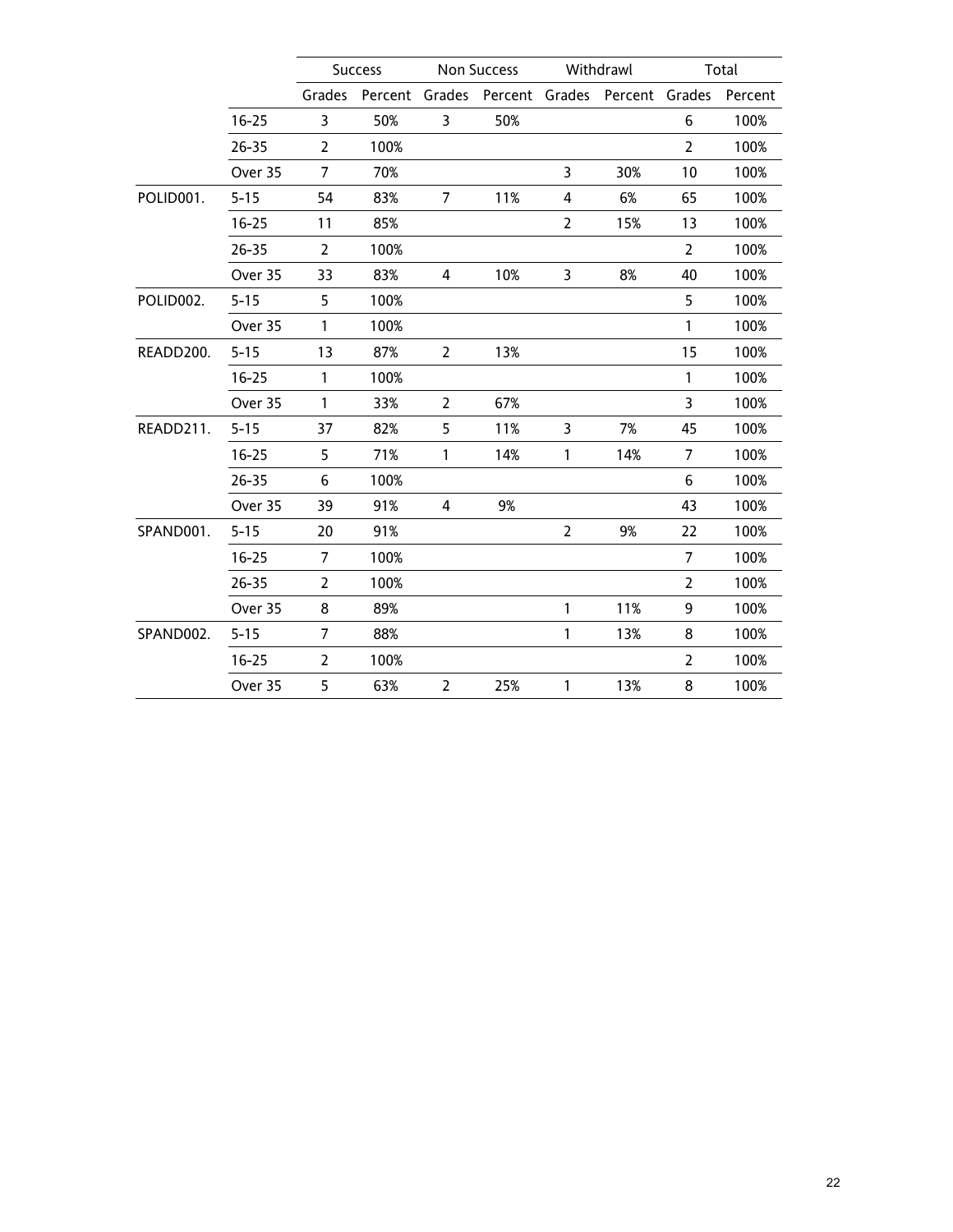## Success Rates of Students who Visited the ATC/MSTRC 5-15 Times Compared to All Other Students - Fall 2010 to Spring 2011

|                 |         |                       |              | <b>Success</b> | Non Success    |                                                             | Withdrawl      |     | Total |      |
|-----------------|---------|-----------------------|--------------|----------------|----------------|-------------------------------------------------------------|----------------|-----|-------|------|
|                 |         |                       |              |                |                | Grades Percent Grades Percent Grades Percent Grades Percent |                |     |       |      |
| ACCTD001A       | Tutored | 5-15 Times            | 37           | 84%            | 4              | 9%                                                          | 3              | 7%  | 44    | 100% |
|                 |         | All Others All Others | 1,267        | 66%            | 354            | 18%                                                         | 305            | 16% | 1,926 | 100% |
| ACCTD001B       | Tutored | 5-15 Times            | 34           | 92%            | $\mathbf{1}$   | 3%                                                          | $\overline{2}$ | 5%  | 37    | 100% |
|                 |         | All Others All Others | 923          | 78%            | 140            | 12%                                                         | 126            | 11% | 1,189 | 100% |
| BIOLD006A       | Tutored | 5-15 Times            | 17           | 74%            | $\mathsf{3}$   | 13%                                                         | 3              | 13% | 23    | 100% |
|                 |         | All Others All Others | 181          | 56%            | 79             | 24%                                                         | 66             | 20% | 326   | 100% |
| CHEMD001A       | Tutored | 5-15 Times            | 30           | 86%            | $\mathbf{1}$   | 3%                                                          | 4              | 11% | 35    | 100% |
|                 |         | All Others All Others | 349          | 77%            | 42             | 9%                                                          | 63             | 14% | 454   | 100% |
| CHEMD001B       | Tutored | 5-15 Times            | 14           | 67%            | 5              | 24%                                                         | $\overline{2}$ | 10% | 21    | 100% |
|                 |         | All Others All Others | 235          | 74%            | 45             | 14%                                                         | 38             | 12% | 318   | 100% |
| ECOND001.       | Tutored | 5-15 Times            | 41           | 87%            | $\overline{2}$ | 4%                                                          | 4              | 9%  | 47    | 100% |
|                 |         | All Others All Others | 1,341        | 70%            | 327            | 17%                                                         | 261            | 14% | 1,929 | 100% |
| ECOND002.       | Tutored | 5-15 Times            | 34           | 85%            | $\overline{4}$ | 10%                                                         | $\overline{2}$ | 5%  | 40    | 100% |
|                 |         | All Others All Others | 1,156        | 69%            | 291            | 17%                                                         | 235            | 14% | 1,682 | 100% |
| ESLD005.        | Tutored | 5-15 Times            | 13           | 76%            | 3              | 18%                                                         | $\mathbf{1}$   | 6%  | 17    | 100% |
|                 |         | All Others All Others | 263          | 78%            | 44             | 13%                                                         | 30             | 9%  | 337   | 100% |
| ESLD200.        | Tutored | 5-15 Times            | 5            | 83%            |                |                                                             | $\mathbf{1}$   | 17% | 6     | 100% |
|                 |         | All Others All Others | 54           | 78%            | $\overline{7}$ | 10%                                                         | 8              | 12% | 69    | 100% |
| ESLD234.        | Tutored | 5-15 Times            | 6            | 100%           |                |                                                             |                |     | 6     | 100% |
|                 |         | All Others All Others | 164          | 84%            | 20             | 10%                                                         | 11             | 6%  | 195   | 100% |
| ESLD244.        | Tutored | 5-15 Times            | 13           | 87%            |                |                                                             | $\overline{2}$ | 13% | 15    | 100% |
|                 |         | All Others All Others | 252          | 76%            | 48             | 15%                                                         | 30             | 9%  | 330   | 100% |
| ESLD251.        | Tutored | 5-15 Times            | 41           | 91%            | 4              | 9%                                                          |                |     | 45    | 100% |
|                 |         | All Others All Others | 416          | 83%            | 44             | 9%                                                          | 40             | 8%  | 500   | 100% |
| ESLD252.        | Tutored | 5-15 Times            | 30           | 75%            | 8              | 20%                                                         | $\overline{2}$ | 5%  | 40    | 100% |
|                 |         | All Others All Others | 379          | 74%            | 77             | 15%                                                         | 53             | 10% | 509   | 100% |
| ESLD253.        | Tutored | 5-15 Times            | 47           | 82%            | $\overline{7}$ | 12%                                                         | 3              | 5%  | 57    | 100% |
|                 |         | All Others All Others | 443          | 76%            | 94             | 16%                                                         | 43             | 7%  | 580   | 100% |
| ESLD260.        | Tutored | 5-15 Times            | $\mathsf{3}$ | 100%           |                |                                                             |                |     | 3     | 100% |
|                 |         | All Others All Others | 49           | 80%            | 5              | 8%                                                          | $\overline{7}$ | 11% | 61    | 100% |
| ESLD261.        | Tutored | 5-15 Times            | 33           | 89%            | 3              | 8%                                                          | $\mathbf{1}$   | 3%  | 37    | 100% |
|                 |         | All Others All Others | 403          | 84%            | 33             | 7%                                                          | 42             | 9%  | 478   | 100% |
| ESLD262.        | Tutored | 5-15 Times            | 50           | 85%            | $\overline{7}$ | 12%                                                         | $\overline{2}$ | 3%  | 59    | 100% |
|                 |         | All Others All Others | 340          | 75%            | 71             | 16%                                                         | 42             | 9%  | 453   | 100% |
| ESLD263.        | Tutored | 5-15 Times            | 40           | 71%            | 15             | 27%                                                         | $\mathbf{1}$   | 2%  | 56    | 100% |
|                 |         | All Others All Others | 332          | 74%            | 83             | 18%                                                         | 35             | 8%  | 450   | 100% |
| <b>ESLD272.</b> | Tutored | 5-15 Times            | 24           | 100%           |                |                                                             |                |     | 24    | 100% |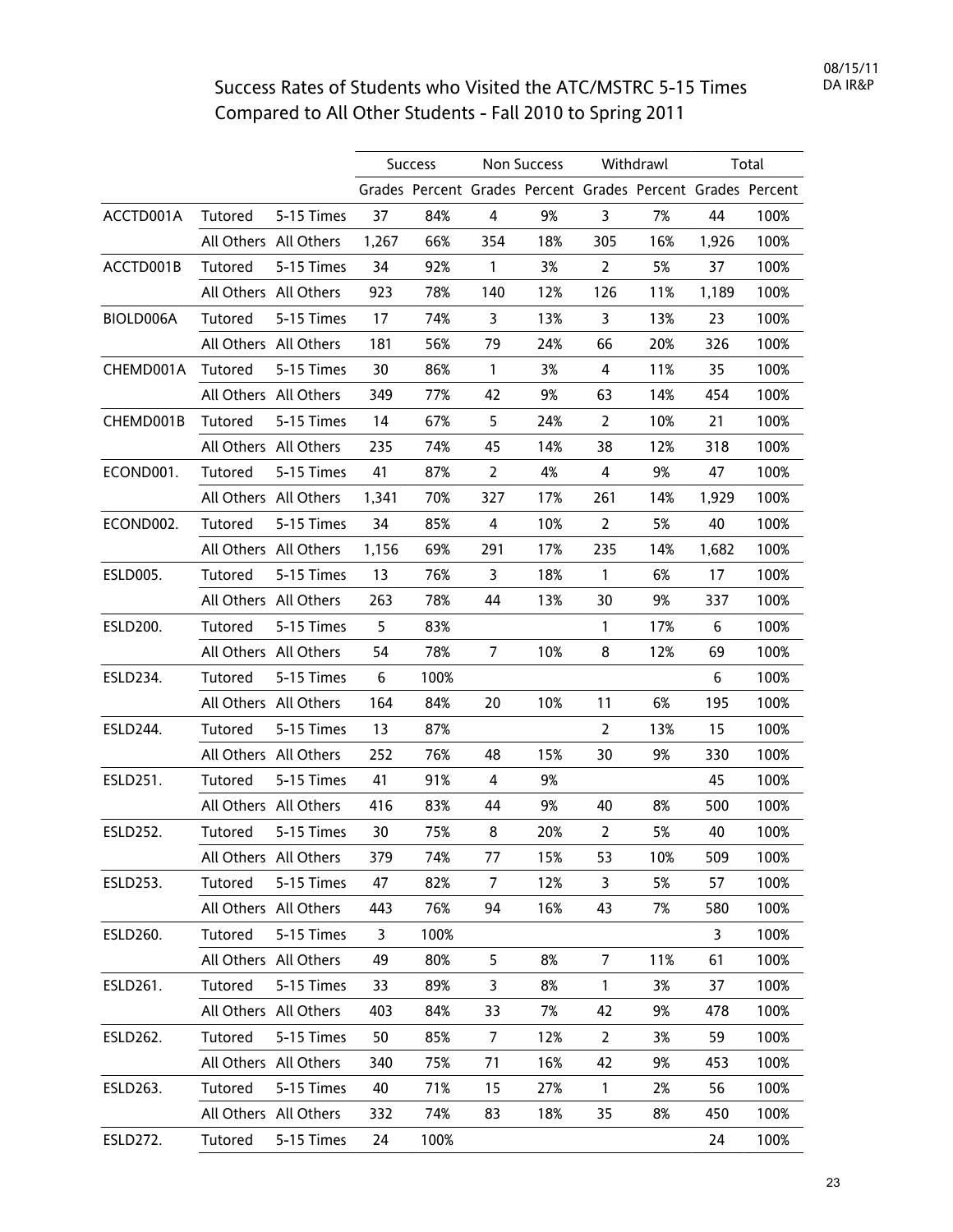|           |         |                       |                         | <b>Success</b> | Non Success Withdrawl |                                                             |                |     | Total        |      |
|-----------|---------|-----------------------|-------------------------|----------------|-----------------------|-------------------------------------------------------------|----------------|-----|--------------|------|
|           |         |                       |                         |                |                       | Grades Percent Grades Percent Grades Percent Grades Percent |                |     |              |      |
|           |         | All Others All Others | 301                     | 81%            | 36                    | 10%                                                         | 34             | 9%  | 371          | 100% |
| ESLD273.  | Tutored | 5-15 Times            | 21                      | 95%            | $\mathbf{1}$          | 5%                                                          |                |     | 22           | 100% |
|           |         | All Others All Others | 281                     | 75%            | 68                    | 18%                                                         | 26             | 7%  | 375          | 100% |
| ESLD274.  | Tutored | 5-15 Times            | $\overline{1}$          | 100%           |                       |                                                             |                |     | $\mathbf{1}$ | 100% |
|           |         | All Others All Others | 22                      | 52%            | 15                    | 36%                                                         | 5              | 12% | 42           | 100% |
| EWRTD001A | Tutored | 5-15 Times            | 104                     | 94%            | 4                     | 4%                                                          | 3              | 3%  | 111          | 100% |
|           |         | All Others All Others | 2,578                   | 79%            | 300                   | 9%                                                          | 372            | 11% | 3,250        | 100% |
| EWRTD200. | Tutored | 5-15 Times            | 13                      | 81%            | $\mathsf{3}$          | 19%                                                         |                |     | 16           | 100% |
|           |         | All Others All Others | 403                     | 81%            | 70                    | 14%                                                         | 26             | 5%  | 499          | 100% |
| EWRTD211. | Tutored | 5-15 Times            | 67                      | 91%            | 5                     | 7%                                                          | $\overline{2}$ | 3%  | 74           | 100% |
|           |         | All Others All Others | 1,465                   | 74%            | 334                   | 17%                                                         | 188            | 9%  | 1,987        | 100% |
| EWRTD274. | Tutored | 5-15 Times            | $\mathbf{1}$            | 100%           |                       |                                                             |                |     | 1            | 100% |
|           |         | All Others All Others | 10                      | 53%            | 4                     | 21%                                                         | 5              | 26% | 19           | 100% |
| FREND001. | Tutored | 5-15 Times            | $\overline{7}$          | 70%            | $\overline{2}$        | 20%                                                         | $\mathbf{1}$   | 10% | 10           | 100% |
|           |         | All Others All Others | 173                     | 73%            | 23                    | 10%                                                         | 42             | 18% | 238          | 100% |
| FREND002. | Tutored | 5-15 Times            | 12                      | 92%            | $\mathbf{1}$          | 8%                                                          |                |     | 13           | 100% |
|           |         | All Others All Others | 100                     | 79%            | 13                    | 10%                                                         | 14             | 11% | 127          | 100% |
| GERMD001. | Tutored | 5-15 Times            | $\overline{a}$          | 100%           |                       |                                                             |                |     | 4            | 100% |
|           |         | All Others All Others | 67                      | 69%            | 9                     | 9%                                                          | 21             | 22% | 97           | 100% |
| GERMD002. | Tutored | 5-15 Times            | $\mathbf{1}$            | 100%           |                       |                                                             |                |     | 1            | 100% |
|           |         | All Others All Others | 43                      | 86%            | 5                     | 10%                                                         | $\overline{2}$ | 4%  | 50           | 100% |
| JAPND001. | Tutored | 5-15 Times            | $\overline{\mathbf{4}}$ | 100%           |                       |                                                             |                |     | 4            | 100% |
|           |         | All Others All Others | 316                     | 71%            | 63                    | 14%                                                         | 65             | 15% | 444          | 100% |
| JAPND002. | Tutored | 5-15 Times            | $\overline{4}$          | 80%            | $\mathbf{1}$          | 20%                                                         |                |     | 5            | 100% |
|           |         | All Others All Others | 155                     | 85%            | 12                    | 7%                                                          | 16             | 9%  | 183          | 100% |
| MANDD001. | Tutored | 5-15 Times            | 3                       | 100%           |                       |                                                             |                |     | 3            | 100% |
|           |         | All Others All Others | 315                     | 76%            | 46                    | 11%                                                         | 52             | 13% | 413          | 100% |
| MANDD002. | Tutored | 5-15 Times            | 9                       | 100%           |                       |                                                             |                |     | 9            | 100% |
|           |         | All Others All Others | 147                     | 84%            | 8                     | 5%                                                          | 20             | 11% | 175          | 100% |
| MATHD001A | Tutored | 5-15 Times            | 53                      | 63%            | 11                    | 13%                                                         | 20             | 24% | 84           | 100% |
|           |         | All Others All Others | 576                     | 62%            | 159                   | 17%                                                         | 201            | 21% | 936          | 100% |
| MATHD001B | Tutored | 5-15 Times            | 32                      | 55%            | 13                    | 22%                                                         | 13             | 22% | 58           | 100% |
|           |         | All Others All Others | 416                     | 60%            | 141                   | 20%                                                         | 134            | 19% | 691          | 100% |
| MATHD001C | Tutored | 5-15 Times            | 20                      | 80%            | 3                     | 12%                                                         | $\overline{2}$ | 8%  | 25           | 100% |
|           |         | All Others All Others | 284                     | 69%            | 61                    | 15%                                                         | 67             | 16% | 412          | 100% |
| MATHD010. | Tutored | 5-15 Times            | 164                     | 67%            | 51                    | 21%                                                         | 29             | 12% | 244          | 100% |
|           |         | All Others All Others | 1,733                   | 58%            | 560                   | 19%                                                         | 679            | 23% | 2,972        | 100% |
| MATHD011. | Tutored | 5-15 Times            | 25                      | 74%            | 8                     | 24%                                                         | $\mathbf{1}$   | 3%  | 34           | 100% |
|           |         | All Others All Others | 309                     | 60%            | 91                    | 18%                                                         | 112            | 22% | 512          | 100% |
| MATHD012. | Tutored | 5-15 Times            | 12                      | 92%            |                       |                                                             | $\mathbf{1}$   | 8%  | 13           | 100% |
|           |         | All Others All Others | 85                      | 63%            | 19                    | 14%                                                         | 31             | 23% | 135          | 100% |